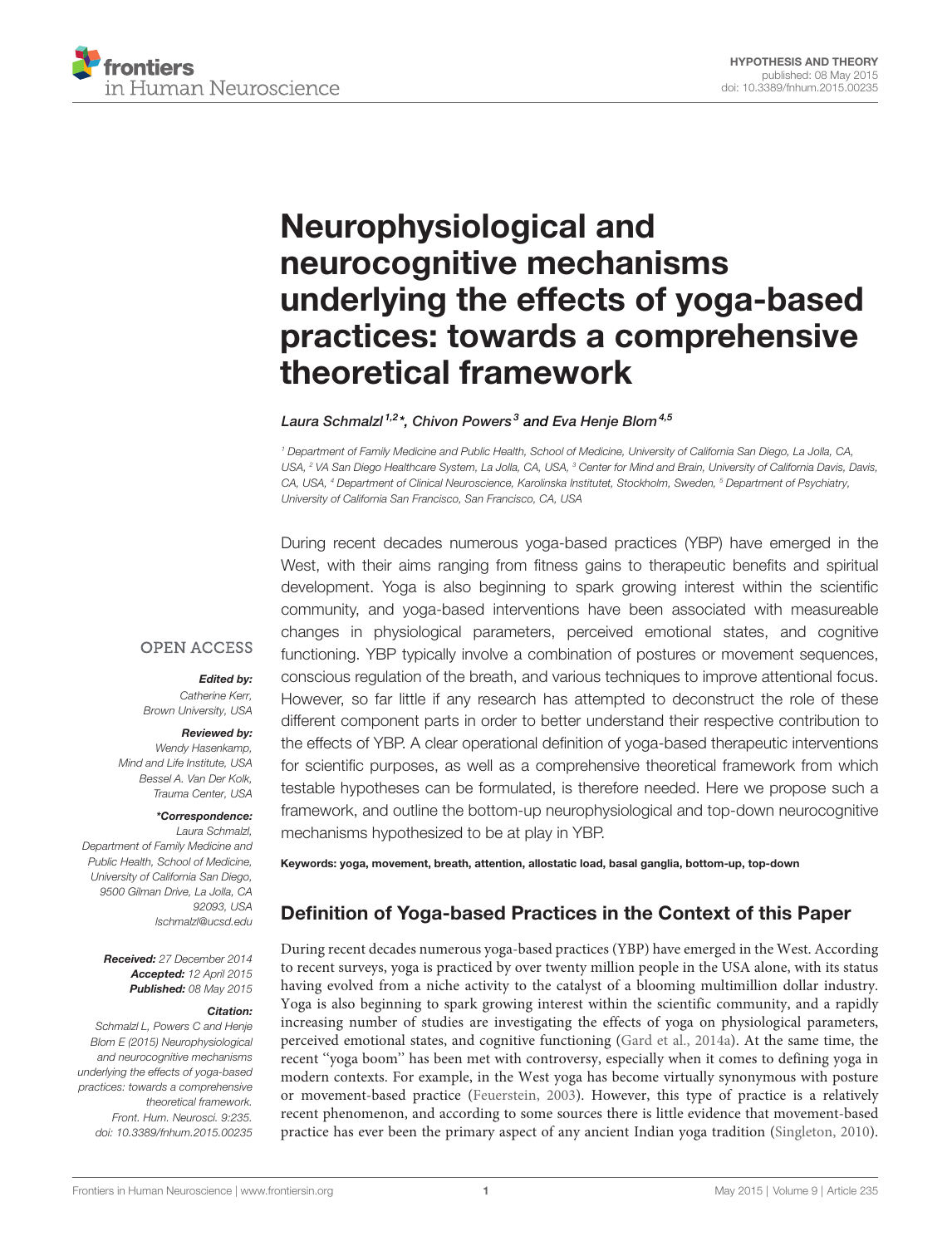In its traditional sense, yoga is considered a spiritual practice with roots in the Yoga Sutras of Patanjali of which there are numerous interpretations and translations [\(Satchidananda,](#page-17-1) [1978;](#page-17-1) [Hariharananda Aranya,](#page-16-0) [1983;](#page-16-0) [White,](#page-18-0) [2014\)](#page-18-0). In the context of these texts, the various components of yoga such as ''asana'', ''pranayama'', and the ''samyamas'' refer to postural, breathbased and meditative practices aimed at directing and refining "prana" (subtle energy or life force), with the ultimate goal of reaching a state of ''samadhi'' (an evolved state of the human spirit often referred to as pure consciousness). Since our aim is, however, to provide a secular and operationalized definition of YBP that is useful within our current and more limited Western scientific paradigm, we will largely refrain from the use of yogic terminology in this paper. Similarly, we will not focus on yoga from the perspective of a specific lineage, but instead outline a framework for YBP as modern psychophysiological therapeutic practices that employ a series of movement-, breath- and attention-based techniques inspired by a variety of yogic traditions. The main goal of YBP in this context is to optimize health, promote stress reduction and increase self-regulation, from both a prevention and treatment perspective. We suggest that science can contribute by operationalizing the components and carefully evaluating the efficacy of YBP, for the purpose of furthering an evidencebased understanding of their effects and of promoting their integration into mainstream medical practice. In addition, a science-based understanding of YBP can help elucidate the mechanisms that underlie the effects of YBP, so that they can be precisely tailored to target the specific needs of different populations.

In the following sections of this paper we will: Provide a brief and critical review of a subset of the literature on YBP applied in non-clinical populations; Outline the main methodological shortcomings of previous studies and address some important considerations for future research in the field; Provide a detailed description of the main components of modern YBP that we believe need to be taken into account when designing and describing interventions; Outline the main neurophysiological processes and neural circuits we propose to be at play in and influenced by YBP.

# Brief Overview of the Literature Investigating the Effects of Yoga-based **Practices**

Over the past decades there has been an exponential increase in publications on yoga related research (**[Figure 1](#page-2-0)**). For the purpose of the current paper, we will review a specific subset of studies targeting healthy populations undergoing YBP protocols that involve at least some degree of posture and/or movement. Hence, studies on clinical populations and purely breath-based or meditative practices are not included. We will summarize what these previous studies suggest regarding the effects of YBP on physiological parameters, body awareness, self-reported emotional states and stress, and cognitive functioning.

#### Physiological Parameters

Only a small number of studies on healthy populations have investigated the effects of YBP that include postures or movement on physiological parameters such as stress hormones, inflammatory markers and cardiovascular indices.

One of these studies [\(Rocha et al.,](#page-17-2) [2012\)](#page-17-2) compared salivary cortisol levels in two groups of military populations who underwent 6 months of either yoga or regular physical exercise. Following the program, the yoga group showed significantly lower cortisol levels than the exercise group, but the results must be cautiously interpreted as they are based on a single cortisol sample collected pre and post intervention. In addition, the yoga intervention is only vaguely described as a combination of asana, pranayama, and meditation. Another study [\(Kamei](#page-16-1) [et al.,](#page-16-1) [2000\)](#page-16-1) involving electroencephalography (EEG) recordings and serum cortisol measurements, found an increase in frontal alpha rhythm and decrease in cortisol after a single yoga session. However, it should be noted that the experimental group was comprised of self-selected yoga teachers who were not compared against a control group. Moreover, the yoga session was not described in sufficient detail to allow for replication of the study.

A study using magnetic resonance spectroscopic imaging (MRSI; [Streeter et al.,](#page-17-3) [2007\)](#page-17-3) investigated the effect of a single hour of yoga practice on y-aminobutyric acid (GABA) levels. In an experimental group of experienced yoga practitioners, GABA levels were measured before and after an hour of yoga practice, whereas in a control group of yoga novices, GABA levels were measured before and after an hour of reading. Only the experimental group showed a significant increase in GABA levels, which the authors interpreted to suggest that yoga may be effective for treating disorders associated with low GABA levels such as depression, anxiety and epilepsy. The study was weakened, however, by a lack of random assignment, unmatched interventions, different levels of yoga experience between group participants, as well as an insufficient description of the yoga protocol.

Parshad and colleagues [\(Parshad et al.,](#page-17-4) [2011\)](#page-17-4) measured a series of cardiovascular indices before and after a 6 week yoga program. The experimental group was a self-selected cohort of medical students enrolled in a yoga course for stress management, and there was no control group. The results indicated reduced total peripheral resistance (TPR), as well as increased arterial compliance (CWK), stroke volume (SV) and cardiac output (CO). Lastly, a pilot study measuring blood pressure (BP) and heart rate variability (HRV) in twelve healthy adults before and after an 8 week yoga program [\(Papp et al.,](#page-17-5) [2013\)](#page-17-5), found a significant increase in HRV which was interpreted to suggest that yoga promotes increased vagal tone and reduced sympathetic activity. While this interpretation is warranted, the study calls for replications with larger sample sizes and the inclusion of control groups.

#### Body Awareness

Body awareness is a multi-dimensional construct that entails a combination of proprioceptive and interoceptive awareness [\(Mehling et al.,](#page-16-2) [2012\)](#page-16-2). Since most types of YBP emphasize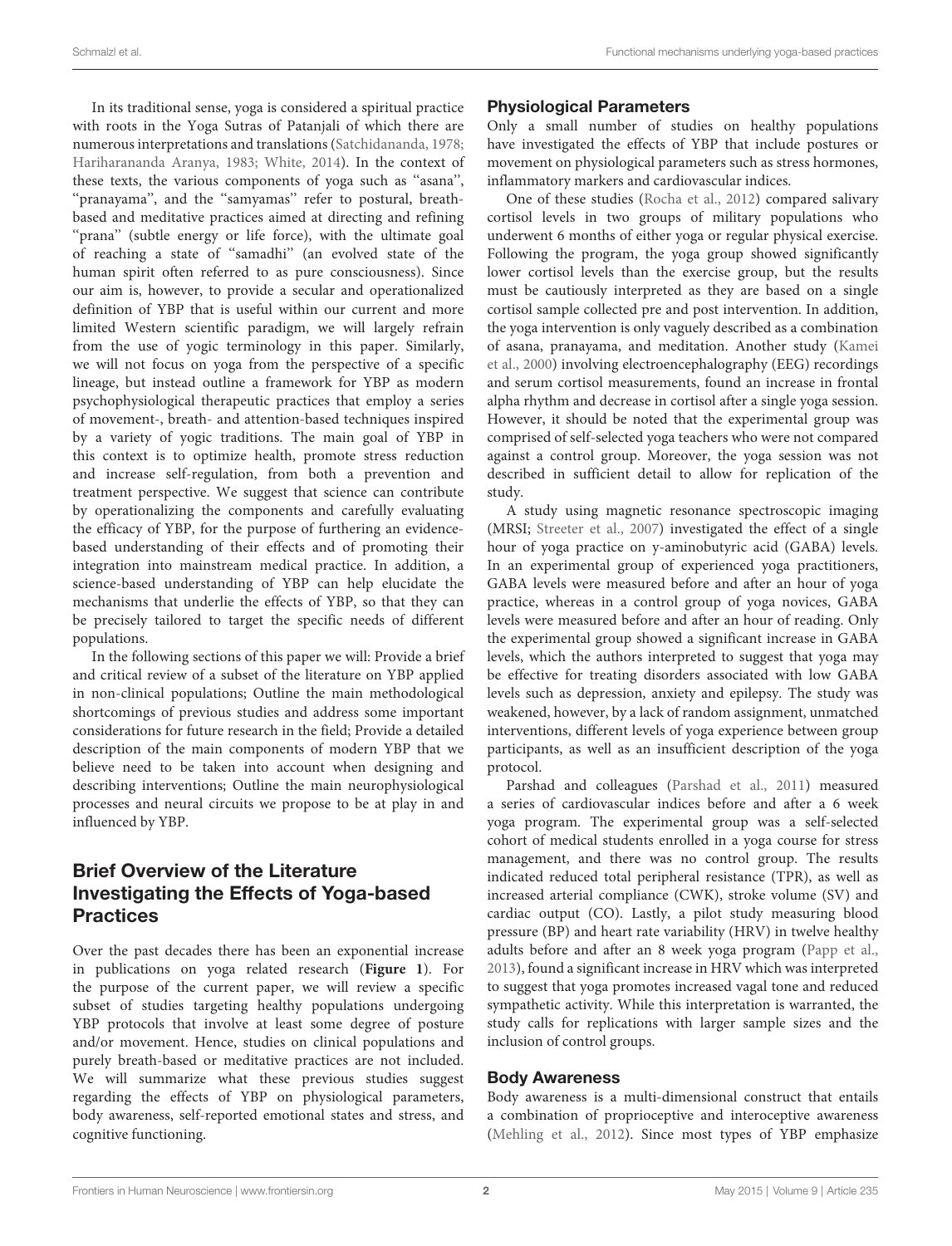

<span id="page-2-0"></span>attention to proprioceptive and interoceptive signals, it can be hypothesized that they are an efficient method for fine-tuning body awareness. However, so far only a few studies have directly investigated this potential effect of YBP.

An early study [\(Rani and Rao,](#page-17-6) [1994\)](#page-17-6) compared selfreported body awareness as assessed by the Body Awareness Questionnaire [\(Shields et al.,](#page-17-7) [1989\)](#page-17-7) from individuals who completed a 3 months long yoga program, to entering enrollees of the same program. Though participants who finished the program reported greater body awareness, no pre-post comparisons were done. In addition, the yoga program was insufficiently described as involving a daily asana and pranayama practice.

More recently, David and colleagues [\(David et al.,](#page-15-2) [2014\)](#page-15-2) assessed body awareness in relation to susceptibility to the rubber hand illusion in advanced yoga practitioners and controls with no yoga experience. On average, yoga practitioners scored significantly higher on the Body Perception Questionnaire [\(Porges,](#page-17-8) [1993\)](#page-17-8) than control subjects, but self-reported body awareness did not correlate with performance on the rubber hand illusion experiment. A further study from the same laboratory [\(Fiori et al.,](#page-15-3) [2014\)](#page-15-3) assessed proprioceptive and vestibular body signals, as well as the presence of self-transcendence (ST) traits in a group of advanced yoga practitioners and controls with no yoga experience. The processing of body signals was assessed via the Rod and Frame Test (RFT; [Asch and Witkin,](#page-14-0) [1948\)](#page-14-0), and ST was measured with a sub-scale of the Temperament Character Inventory (TCI; [Cloninger et al.,](#page-15-4) [1994\)](#page-15-4). Overall, yoga practitioners showed higher accuracy in the RFT and higher ST scores on the TCI. The findings were taken to suggest that yoga practitioners have a higher degree of body awareness that may be related to aspects of ST.

Lastly, indirect evidence for the effect of YBP on body awareness comes from a recent study [\(Villemure et al.,](#page-17-9) [2014\)](#page-17-9) using sensory testing as well as neuroimaging techniques

(voxel-based morphometry and diffusion tensor imaging) to investigate the neuroanatomical underpinnings of pain detection and pain tolerance in yoga practitioners and controls with no yoga experience. Although yoga practitioners did not have a higher pain detection threshold, they tolerated pain (as measured by the length of time they kept their hand in cold water) more than twice as long as controls. Yoga practitioners also had more gray matter volume (GMV), expressed as percent of total intracranial volume, in a number of regions including the insula, cingulate cortex, medial prefrontal cortex, inferior and superior parietal lobule, as well as increased intra-insular white matter connectivity. Moreover, insula GMV correlated positively with pain tolerance (left and right insula) and years of yoga practice (left insula only). Self-reports of strategies used to tolerate the pain revealed that yoga practitioners used much more ''embodied'' approaches (e.g., focusing on the breath, attending to the sensation, observing the pain without reacting etc.) compared to controls (e.g., trying to ignore the pain and distract oneself). Taken together, these findings suggest that increased pain tolerance in experienced yoga practitioners may be a consequence of adaptive insular changes, mediated by increased parasympathetic activity and interoceptive processing.

#### Self-Reported Emotional States and Stress

Self-reports of emotional states and stress are a frequently used outcome measure in research on YBP [\(Riley and Park,](#page-17-10) [2015\)](#page-17-10).

An early study [\(Wood,](#page-18-1) [1993\)](#page-18-1) measured self-reported levels of vitality (e.g., perceived levels of alertness, sleepiness, enthusiasm, sluggishness, calmness, nervousness etc.) in a gentle form of yogic movement and breathing vs. relaxation or visualization techniques. Over a period of 2 weeks, participants took part in two sessions of each modality, and vitality was measured via visual analog scales immediately before and after each session. The yoga practice session yielded higher levels of self-reported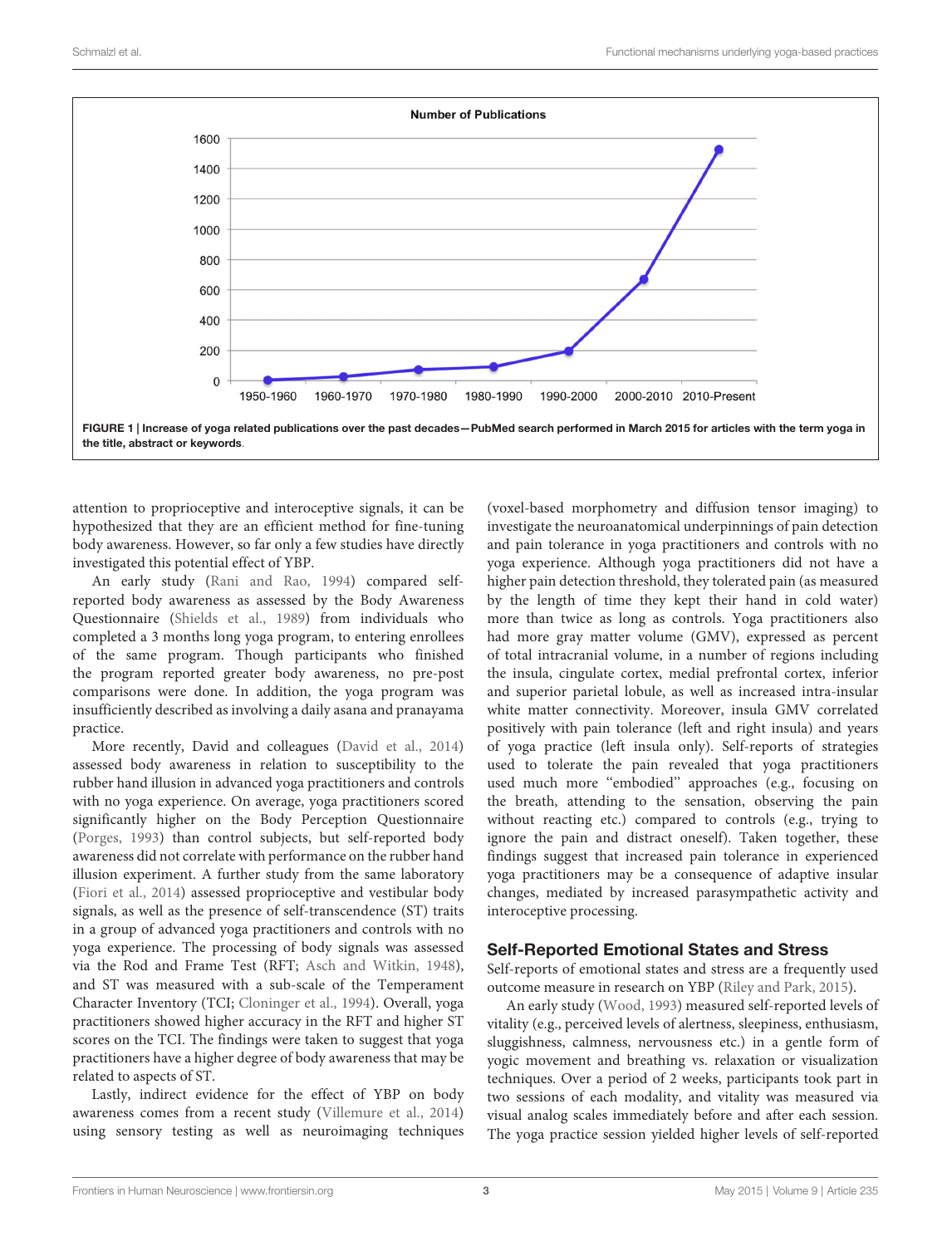vitality, but given the limited number of sessions and the insufficient description of the intervention, the conclusions are not broadly applicable. Self-reported wellbeing as measured by the Subjective Well-Being Inventory [\(Sell and Nagpal,](#page-17-11) [1992\)](#page-17-11), was assessed in a self-selected group of health care practitioners who underwent a 4 months long yoga program consisting of five one-hour yoga classes per week [\(Malathi et al.,](#page-16-3) [2000\)](#page-16-3). Though the participants reported increased levels of wellbeing by the end of the program, there was no control group to rule out external factors that may have promoted the effect.

A more recent study [\(Gard et al.,](#page-15-5) [2012\)](#page-15-5), looked at selfreported perceived stress (as well as other psychological outcome measures) in attendees of a 4 months long residential yoga program described as daily sessions of asana, pranayama and meditation, as well as didactic course work focusing on the integration of yoga practices into daily life activities. Compared to a control group of individuals not participating in the program, attendees exhibited lower levels of perceived stress measured with a 10-item version of the Perceived Stress Scale (PSS; [Cohen et al.,](#page-15-6) [2009\)](#page-15-6), statistically demonstrated to be mediated by increased levels of mindfulness and self-compassion. The authors appeal to existing models used to explain how mindfulness affects wellbeing [\(Shahar et al.,](#page-17-12) [2011\)](#page-17-12), but do not offer specific hypotheses of additional/alternative mechanism directly related to their yoga-based intervention.

Lastly, in their study with military populations participating in a 6 months yoga program mentioned above, Rocha and colleagues [\(Rocha et al.,](#page-17-2) [2012\)](#page-17-2) documented reduced levels of selfreported depression, anxiety and stress.

#### Cognitive Functioning

To conclude this brief literature review we will look at studies investigating the impact of YBP on cognition including attention, memory and executive functioning.

One study looking at the effect of a 10 day long residential yoga program on visual attention [\(Telles et al.,](#page-17-13) [1995\)](#page-17-13), found that overall the experimental group improved in their ability to detect flicker frequencies, whereas a control group who did not participate in the program showed no improvement. These results were taken to suggest that yoga may hone one's ability to detect subtle changes in visual stimuli, but there is not enough reported detail about the yoga intervention to inform an understanding of which aspect of the yoga practice may have promoted improvement in visual attention. Another study on visual attention [\(Narayana,](#page-16-4) [2009\)](#page-16-4) found faster reaction times on a visual color discrimination task in yoga practitioners compared to a group of non practitioners. The findings were attributed to increased alertness and visuospatial attention promoted by the yoga practice, yet again the insufficient detail about the yoga protocol prevents an interpretation of the causative factors driving the results. In addition, the experimental and control groups were not matched for size (26 vs. 42 participants), which makes the findings vulnerable to interpretative error.

In regard to memory, Gothe and colleagues [\(Gothe et al.,](#page-15-7) [2013\)](#page-15-7) found greater improvements in working memory in novice practitioners after a single session of yoga compared to a single session of general aerobic exercise. Improvements in both shortterm and long-term memory were also reported in the study on military populations by Rocha and colleagues mentioned previously [\(Rocha et al.,](#page-17-2) [2012\)](#page-17-2).

As for executive functioning, one study [\(Manjunath and](#page-16-5) [Telles,](#page-16-5) [2001\)](#page-16-5) reported improvements in problem solving ability in a group of female school children after 7 days of yoga practice, compared to a group of children performing the same amount of regular physical exercise. Specifically, the children participating in the yoga classes were reported to have come up with more efficient solutions (planning time, execution time and number of moves) on the Tower of London Task [\(Shallice,](#page-17-14) [1982\)](#page-17-14). As for most of the previous studies, there are insufficient details about the yoga intervention to draw any conclusions about what might have yielded the problem solving improvements. Another study [\(Oken et al.,](#page-16-6) [2006\)](#page-16-6) assessed alertness and executive functioning as part of a battery of physical, psychological and cognitive assessments, in over 100 seniors randomly assigned to a yoga, exercise, or wait-list control group. The intervention took place over 6 months, with one led class per week complemented by home practice. Alertness was assessed via quantitative electroencephalogram measurements (EEC), and executive functioning was assessed with the Stroop Task [\(Stroop,](#page-17-15) [1935\)](#page-17-15). While no group differences were detected in either outcome measure, the study has to be credited for a well-powered, randomized, and controlled design, as well as a detailed description of the yoga intervention. The authors argue that their findings may be due to ceiling effects, and maintain it is still likely that yoga can positively affect cognition.

More recently, Froeliger and colleagues [\(Froeliger et al.,](#page-15-8) [2012a\)](#page-15-8) used voxel-based morphometric analyses to compare GMV in experienced yoga practitioners and controls with no yoga experience, and correlated GMV with self-reported errors on a Cognitive Failures Questionnaire (CFQ; [Broadbent et al.,](#page-14-1) [1982\)](#page-14-1). On average, yoga practitioners exhibited greater GMV in frontal, limbic, temporal, occipital as well as cerebellar regions. In addition, they reported fewer cognitive failures on the CFQ, indicating fewer errors in attention, memory, and motor function in everyday tasks. Interestingly, increased GMV correlated positively with years of yoga practice, and negatively with self-reported number of cognitive failures on the CFQ. The authors concluded that yoga practice may promote neuroplastic changes in neural systems that support executive functioning.

Another study [\(Gard et al.,](#page-15-9) [2014b\)](#page-15-9) investigated age-related decline in fluid intelligence—i.e., a set of abilities involved in coping with novel environments and abstract reasoning [\(Sternberg,](#page-17-16) [2008\)](#page-17-16)—as well as resting-state functional brain network architecture in experienced yoga and meditation practitioners. Compared to controls who had no experience with either of these practices, yoga and meditation practitioners had less age-related decline in fluid intelligence as measured by the Raven's Advanced Progressive Matrices (APM; [Raven et al.,](#page-17-17) [1998\)](#page-17-17). They also had more resilient functional brain networks, as reflected by more resilience to attacks in the context of artificial neural network simulations [\(Achard et al.,](#page-14-2) [2006\)](#page-14-2), across cortical,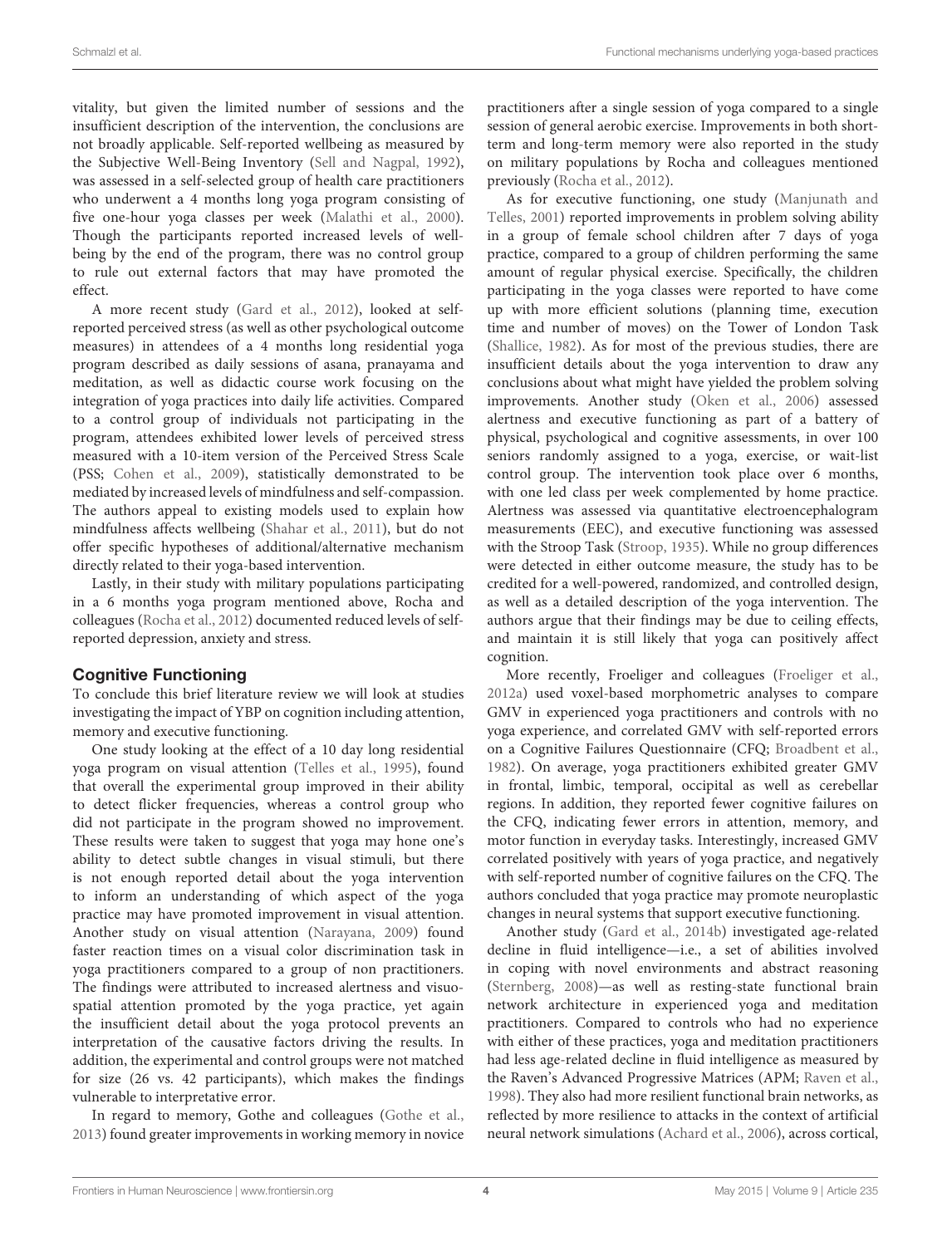subcortical and cerebellar regions. Both effects were primarily driven by the yoga group, but it has to be noted that the yoga practitioners had a much higher average number of lifetime practice hours than the meditation practitioners. Moreover, the authors acknowledge the potential confounding factor that individuals with higher fluid intelligence and better functional neural network integration might be more naturally inclined to practice yoga and meditation in the first place. Hence, further studies in which both the experimental and control groups consist of naïve participants are needed.

Lastly, functional magnetic resonance imaging (fMRI) was used to investigate the neurocognitive correlates of emotion interference on executive functioning in yoga practitioners and controls with no yoga experience [\(Froeliger et al.,](#page-15-10) [2012b\)](#page-15-10). Specifically, participants performed an Affective Stroop Task [\(Froeliger et al.,](#page-15-11) [2012c\)](#page-15-11) in an event-related design, in which the individual trials were bracketed by neutral or negative emotional distractor images. Between groups there were no significant task-related behavioral differences, but there were interesting neural differences. It is known that while viewing negative stimuli, mid-frontal brain structures associated with executive cognitive control may activate to implement topdown modulation of negative affective responses [\(Wager](#page-17-18) [et al.,](#page-17-18) [2008\)](#page-17-18). In yoga practitioners, prefrontal activation during negative emotion trials was greater compared to controls only during the presence of the cognitively demanding task, but not during the simple viewing of emotional stimuli per se. Moreover, in yoga practitioners amygdala activation to negative emotional distractors was not coupled with taskrelated changes in affect as measured with the Positive and Negative Affect Schedule (PANAS; [Watson et al.,](#page-18-2) [1988\)](#page-18-2). These results suggest that yoga practitioners may be able to selectively recruit frontal executive strategies in response to emotionally salient stimuli as a function of cognitive demand. They also indicate that, as mindfulness-based practices [\(Hölzel et al.,](#page-16-7) [2011\)](#page-16-7), yoga may promote attention toward emotional stimuli without active attempts to cognitively restructure the affective experience.

# Limitations of Previous Studies on Yoga-based Practices

The relatively small body of literature on the effects of YBP that involve posture and/or movement in healthy populations reviewed above, has several methodological limitations. Below we will list some of the main points of concern, and outline a number of key factors for the systematic investigation of YBP in the future.

## Self-Selected Populations and Inappropriate Control Groups

In most of the aforementioned studies, the experimental group consisted of either advanced practitioners [\(David et al.,](#page-15-2) [2014;](#page-15-2) [Villemure et al.,](#page-17-9) [2014\)](#page-17-9) or individuals participating in a residential yoga program [\(Telles et al.,](#page-17-13) [1995;](#page-17-13) [Gard](#page-15-5) [et al.,](#page-15-5) [2012\)](#page-15-5), whereas the control participants, were mostly individuals with no yoga experience. As pointed out by Gard and colleagues [\(Gard et al.,](#page-15-9) [2014b\)](#page-15-9), some of the reported physiological or behavioral differences may be driven by preexisting characteristics of individuals who are naturally inclined to engage in YBP. Similarly, the effects of motivational and expectance factors of individuals who self-initiate interest in YBP need to be taken into account [\(Jensen et al.,](#page-16-8) [2012\)](#page-16-8). In addition, many of the studies did not include an active control group [\(Froeliger et al.,](#page-15-8) [2012a;](#page-15-8) [Fiori et al.,](#page-15-3) [2014\)](#page-15-3), and if they did it predominantly consisted of regular physical exercise [\(Oken et al.,](#page-16-6) [2006;](#page-16-6) [Gothe et al.,](#page-15-7) [2013\)](#page-15-7). This can be problematic since exercise matches YBP only in terms of overall physical demands and group participation in general. In order to broaden the evidence base for the effects of YBP it is important to conduct further studies on a larger variety of healthy and clinical populations. Studies with yoga naïve healthy participants will be particularly informative for determining the longevity and intensity of practice necessary to yield measurable effects. Individual characteristics such as body type, personality, motivation etc. that might influence a participant's response to the practice should also be more carefully assessed. A better understanding of the mechanisms of change and the individual factors influencing responsiveness in healthy populations, will in turn allow for more precisely targeted interventions in clinical populations. More studies including random assignment to either YBP or carefully matched active control conditions are necessary. Control conditions need to be matched to YBP not only for overall physical intensity, but also for more subtle factors such as specific attentional demands.

## Use of Self-Report Outcome Measures Alone

Many of the studies assessing the effects of YBP on perceived levels of stress and emotional states have based their results on pre vs. post comparisons of self-report outcome measures alone [\(Wood,](#page-18-1) [1993;](#page-18-1) [Malathi et al.,](#page-16-3) [2000\)](#page-16-3). This represents a problem when studying contemplative practices in particular, as the participants' perception and judgment of their own skills and coping mechanisms are often altered as a result of the practices themselves. Some of the inherent cognitive biases accompanying self-report assessment of intervention outcomes have been explicitly addressed in regard to mindfulnessbased practices [\(Grossman,](#page-16-9) [2008\)](#page-16-9), and we believe that similar concerns apply to YBP. Given the commonly touted positive effect of YBP for one's overall well-being, there is a danger of biased responses toward expecting, believing, and reporting that the intervention has worked. In future studies it will be important to more carefully develop and select outcome measures. Complementary assessment of behavioral, physiological, neural and cognitive change is necessary to obtain a comprehensive understanding of the effects. Studies combining both first person reports of experienced effects, and third person objective measurements thereof, will be particularly informative.

## Poorly Described Interventions

With few exceptions [\(Oken et al.,](#page-16-6) [2006;](#page-16-6) [David et al.,](#page-15-2) [2014\)](#page-15-2), the descriptions of the YBP administered to participants lack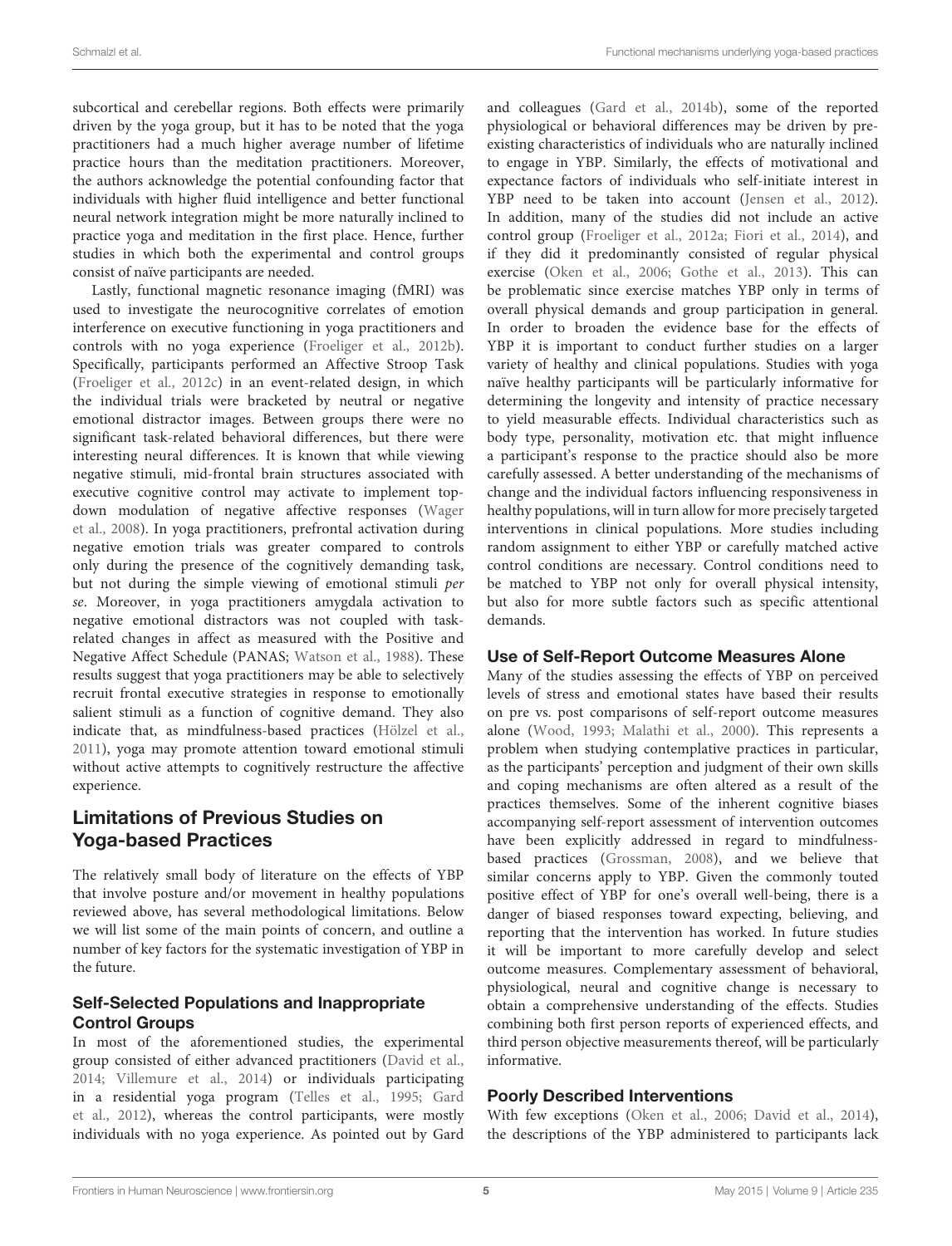the necessary details to allow for close experimental replication of the studies. In fact, in several cases the interventions are merely referred to as a combination of asana, pranayama and relaxation techniques [\(Rani and Rao,](#page-17-6) [1994;](#page-17-6) [Narayana,](#page-16-4) [2009\)](#page-16-4). Given that there are many variations of modern YBP, this is clearly problematic. Concerted effort needs to be directed toward accurately and sufficiently describing the exact type of movement, breath and attention that are being instructed in the context of a particular intervention. This is crucial for designing appropriate control conditions, as well as for the possibility to replicate the studies.

## No Investigation of the Individual Components of YBP

YBP are inherently multifaceted in nature, typically involving a combination of specific postures or movement sequences, specialized use of the breath, and various techniques to promote sustained attention [\(Gard et al.,](#page-15-9) [2014b\)](#page-15-9). So far, little if any research has attempted to deconstruct the role of these different component parts. Hence, it remains unclear to which extent the movement, the breath or the attentional focus are driving the effect on the observed changes in physiology, emotional states and cognition, and whether the effect of these components is synergistic in nature [\(Payne and Crane-Godreau,](#page-17-19) [2013\)](#page-17-19). To shed further light on the factors that drive the effect of YBP, an important avenue for future research studies is to attempt to disentangle the respective contribution of the individual component parts in more detail. Investigations in which the type, amount or intensity of either movement, breath or attention are carefully manipulated, while the other components are kept constant, will be particularly informative in this regard. Such studies will allow the investigation of which specific outcome measures are primarily impacted by each of the components.

## Lack of Hypotheses About the Specific Mechanisms of Change Underlying the Reported Effects of YBP

While some studies outline hypotheses about neurophysiological and neurocognitive mechanisms underlying the results [\(Froeliger](#page-15-10) [et al.,](#page-15-10) [2012b;](#page-15-10) [Gard et al.,](#page-15-5) [2012;](#page-15-5) [Villemure et al.,](#page-17-9) [2014\)](#page-17-9), these hypotheses mostly refer to general mechanisms known to underlie the effect of mindfulness-based practices. Other studies [\(Rani and Rao,](#page-17-6) [1994;](#page-17-6) [Kamei et al.,](#page-16-1) [2000;](#page-16-1) [Malathi et al.,](#page-16-3) [2000\)](#page-16-3) don't provide any detailed mechanistic hypotheses at all. Recently proposed theoretical frameworks about the effects of YBP are an encouraging step forward [\(Gard et al.,](#page-15-0) [2014a;](#page-15-0) [Henje Blom](#page-16-10) [et al.,](#page-16-10) [2014a\)](#page-16-10), but the proposed mechanisms have yet to be systematically tested in healthy populations. Future studies on YBP should be driven by specific hypotheses about the mechanisms of change that are being targeted. Hypotheses about the interaction between bottom-up physiological and top-down cognitive processes that can be systematically tested will be of particular relevance. Testing of such hypotheses will require multidisciplinary approaches across the domains of physiology, neuroscience and psychology.

# The Main Components of Modern Yoga-based Practices

We will now outline and provide a detailed description of three fundamental components of modern YBP, namely movement, breath and attention. A deconstruction of these components is very important when designing and describing interventions aimed at better understanding their respective effects.

#### Movement

What constitutes "movement" in the context of movementbased contemplative practices is not necessarily easy to define, as it can range from large overt motion, to small subtle motion, and often even to purely internal or imagined motion [\(Schmalzl et al.,](#page-17-20) [2014\)](#page-17-20). Here we refer to movement in the sense of the overt execution of specific physical postures or movement sequences. This type of practice is very prominent in modern yoga, and there are many different schools that differ in the type of movement they entail. Some practices, such as Ashtanga Vinyasa Yoga [\(Jois,](#page-16-11) [1999\)](#page-16-11), are characterized by quite intense and continuous physical motion with a focus on creating a ''flow'' of movement by linking one posture to the next. In other practices, such as Iyengar Yoga [\(Iyengar,](#page-16-12) [1966\)](#page-16-12) or other forms of Hatha Yoga [\(Akers,](#page-14-3) [2002\)](#page-14-3), the movement is less dynamic and the focus is on holding individual postures for a longer period of time. Independently of its historical origin [\(Singleton,](#page-17-0) [2010\)](#page-17-0), the movement aspect of modern YBP has potentially important therapeutic implications such as physical/physiological benefits, fine-tuning of interoceptive and proprioceptive awareness, and providing a context for training attention. Below we will outline the types and characteristics of movement employed in modern YBP that sets it apart from more common forms of physical exercise.

## Postures

Both static and dynamic forms of YBP involve the execution of specific physical postures. The postures are overall designed to increase range of motion, strength and flexibility. They are mostly taught using precise alignment cues, and depending on the type of practice they can be held for just a few breaths or up to a few minutes. There are innumerable individual postures and variations thereof that can be descriptively categorized into standing, seated, and supine postures, or into forward folds, backbends, hip-openers, twists and inversions.

#### Movement Sequences

When YBP involve dynamic movement sequences, these are often performed in a slow, rhythmic and symmetric fashion that is synchronized with the breath so as to create a flow from one pose to the next. The joint load is mostly kept at submaximal levels, which has been suggested to be beneficial for bone remodeling and osteogenesis [\(Omkar et al.,](#page-16-13) [2011\)](#page-16-13).

#### Interior Muscle Activations

Another common aspect of current posture practice across many yoga styles is the use of a static and soft contraction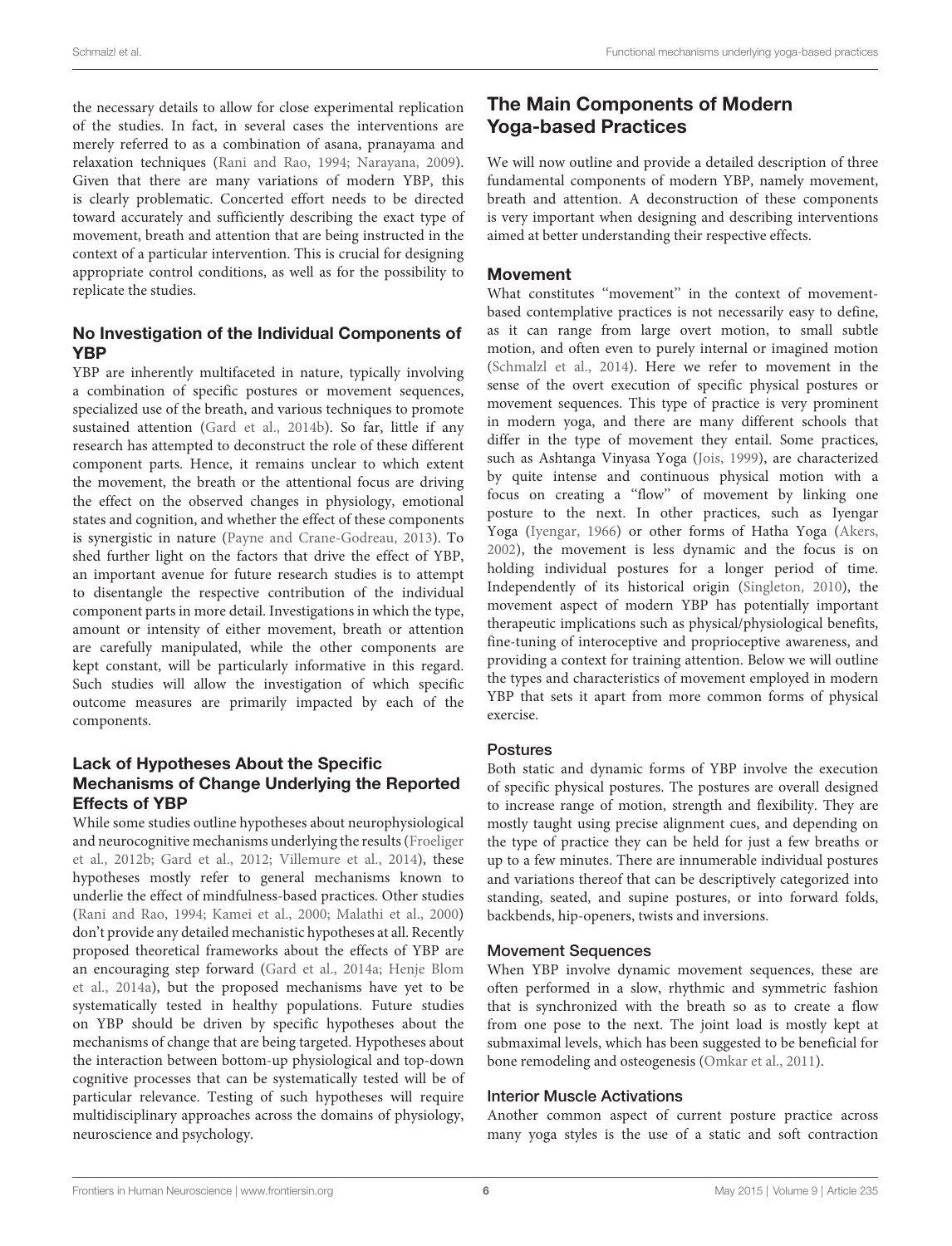of interior muscle groups at the level of the pelvic floor, the lower abdomen and the throat. The activation of these muscle groups aids breathing practices and facilitates the maintenance of a strong core musculature while moving through the postures. Within some of the traditional yoga systems these muscle activations are referred to as ''bandhas'', and described as seals that can direct the flow of prana in the body.

#### Coordinated Movement of Moderate Intensity

YBP are mostly performed in a slow and controlled manner and require balance, coordination, as well as a constant tracking of the body's position in space. Postural alignment, fluidity and finetuning of the movement are emphasized. In contrast to many forms of physical exercise that tend to increase activity in the sympathetic nervous system, it has been proposed that the level of intensity employed in YBP is likely to increase parasympathetic tone and consequently promote down-regulation of stress levels [\(Larkey et al.,](#page-16-14) [2009\)](#page-16-14).

#### Expansion of the Range of Motion

In many yoga styles, posture practice is aimed at expanding range of motion. A common belief is that we ''hold'' tension in our muscular system, and that the accumulation of both physical and emotional stress over time manifests as stiffness and blockages in our muscles, joints and connective tissue. A putative aim of posture practice is therefore to release this tension by directing attention to the physical limitation, while directly moving towards and breathing into it. One may hypothesize that the reduction of experiential avoidance that comes with this type of practice may be generalized to other behaviors and increase psychological flexibility. This approach differentiates many YBP from other forms of movementbased contemplative practices such as qigong, which hold the view that approaching the limits of ones range of motion might actually increase tension and resistance, and consequently impede the flow of "qi" or energy [\(Cohen,](#page-15-12) [1999\)](#page-15-12).

#### Tracking of Bodily Sensations

A fundamental aspect of YBP is paying attention to interoceptive, proprioceptive, kinesthetic and spatial sensations, and using that information to adjust and fine-tune one's movements. Interoceptive awareness refers to the awareness of internal bodily states and sensations, including heart rate, respiration, as well as several autonomic nervous system responses related to emotional states [\(Cameron,](#page-15-13) [2001\)](#page-15-13). The importance of interoceptive awareness is manifold. In his theory of somatic markers, Damasio [\(Damasio,](#page-15-14) [1996\)](#page-15-14) posits that interoceptive awareness is essential for most affective, cognitive as well as interpersonal processes. In fact, it underlies one's sense of affective and autonomic state, which is in turn fundamental for relating to the outer world [\(Damasio,](#page-15-15) [2000\)](#page-15-15). The processing of bodily sensations is also a key for our sense of bodily self, which originates through the integration of interoceptive, proprioceptive, kinesthetic, tactile and spatial information [\(Ehrsson,](#page-15-16) [2007;](#page-15-16) [Haselager et al.,](#page-16-15) [2011;](#page-16-15) [Ionta et al.,](#page-16-16) [2011\)](#page-16-16). Studies on tai chi as well as meditation techniques have shown that these practices can alter tactile acuity [\(Kerr et al.,](#page-16-17) [2008\)](#page-16-17), interoceptive accuracy [\(Fox et al.,](#page-15-17) [2012\)](#page-15-17), and in fact the cortical representation of interoceptive attention by impacting connectivity between the posterior and anterior insula [\(Farb et al.,](#page-15-18) [2013\)](#page-15-18). Recent evidence for increased pain tolerance in advanced yoga practitioners [\(Villemure et al.,](#page-17-9) [2014\)](#page-17-9), putatively mediated by adaptive insular changes and increased interoceptive processing, suggests that YBP may also promote similar effects.

#### Intent of Obtaining a State of Eutony

Lastly, yoga-based movement is practiced with the intent of obtaining a balanced muscle tone that allows the movement to feel stable and well rooted, yet light and effortless. While individual postures or parts of the practice may be characterized by a hypertonic (e.g., arm balances that require a high level of muscle tension) or hypotonic (e.g., a supine relaxation pose) state, the overall aim of the practice is to create a state of eutony or ''well-balanced tension'' [\(Alexander,](#page-14-4) [1985\)](#page-14-4).

#### Breath

It is beyond the scope of this paper to explore the multitude of breathing practices found within different yoga traditions. We will instead simply outline the different ways in which breath awareness and conscious breath regulation are emphasized in the context of modern practices. In dynamic YBP there is often a focus on precisely coordinating the movements with the breath. In other types of YBP, the postures are sometimes maintained during breath retention, or the breath serves merely as an object of attention as in many meditation practices. The conscious practice of altering breathing patterns may have a number of different effects depending on their characteristics [\(Brown and Gerbarg,](#page-14-5) [2005a\)](#page-14-5). For instance, slow and rhythmic breathing is said to promote a shift to parasympathetic dominance via vagal afferent stimulation with consequent stress reduction [\(Sovik,](#page-17-21) [2000\)](#page-17-21), whereas more forceful breathing practices may promote sympathetic activation [\(Beauchaine,](#page-14-6) [2001\)](#page-14-6).

In some systems, e.g., Ashtanga Vinyasa Yoga [\(Jois,](#page-16-11) [1999\)](#page-16-11), each posture and movement sequence is coupled to a specific breathing rhythm so that specific movements help enhance the breath (and vice versa). For example, expansive movements (e.g., chest openers) facilitate inhalation, whereas contractive movements (e.g., forward folds) facilitate exhalation. In other types of practices the focus is simply on cultivating an even rhythm of inhalations and exhalations, with no specific emphasis on linking movement with breath. Practicing breath awareness and conscious breath regulation in the context of movement has the potential of facilitating the use of supportive breathing patterns in everyday life situations. The breath can also be harnessed as a tool to direct attention to specific body parts while holding a posture or performing a movement, and to consequently increase interoceptive and proprioceptive awareness. In addition, the breath can be used to ''turn towards'' unpleasant or stressful sensations that arise in the context of the physical practice, and to ''breathe into them'' rather than avoid or fight them.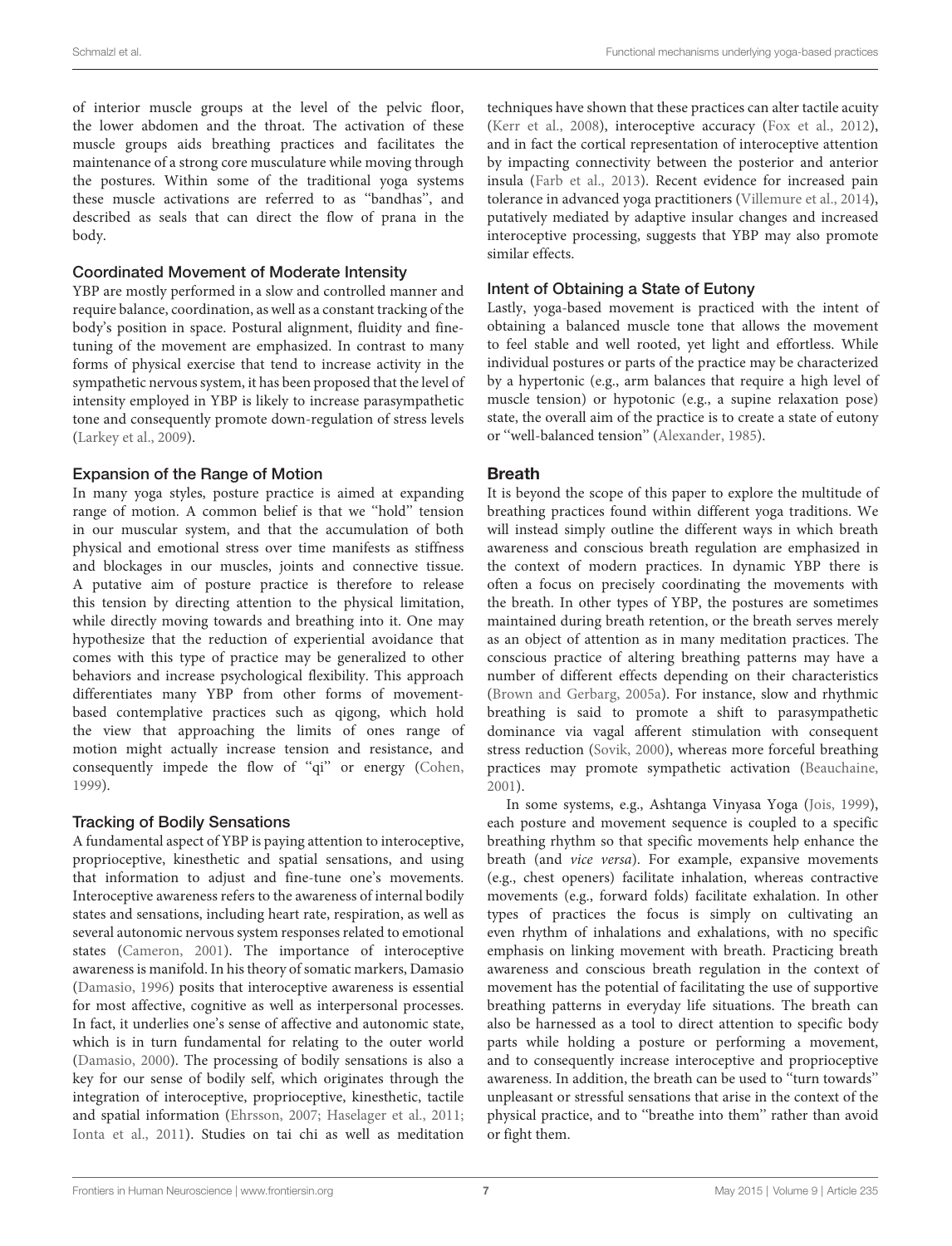One example of an often-used breathing technique in modern YBP is ''ujjayi breath'' [\(Brown and Gerbarg,](#page-14-5) [2005a\)](#page-14-5). It is a deep, slow and rhythmic breath in which involves visualizing the inhalations starting from the lower belly, continuing in a wave through the ribcage, upper chest and throat, and subsequently the exhalations in the opposite order. Both inhalations and exhalations are performed through the nostrils with concurrent narrowing of the throat passage at the level of the glottis, which creates a soft and soothing sound. When ujjayi breath is performed during dynamic movement practice, inhalations and exhalations are ideally of equal duration. The duration is controlled by the diaphragm, and can gradually extend with practice. It is emphasized not to force or hold the breath, to avoid muscular tension.

Western science on respiratory physiology supports the view of some Eastern yoga traditions that emotional states are expressed in breathing patterns, and subsequently that voluntary change of the breathing patterns can alter emotional states and influence wellbeing [\(Boiten et al.,](#page-14-7) [1994;](#page-14-7) [Brown and Gerbarg,](#page-14-5) [2005a;](#page-14-5) [Henje Blom et al.,](#page-16-18) [2014b\)](#page-16-18). In fact, a typical autonomic reaction to stressful situations is rapid thoracic breathing, which in turn leads to hyperventilation, altered tidal volume and hypocapnia [\(Laffey and Kavanagh,](#page-16-19) [2002\)](#page-16-19). These symptoms are frequently observed as chronic manifestations in individuals with anxiety and depressive disorders [\(Meuret et al.,](#page-16-20) [2004\)](#page-16-20), and may be alleviated by the types of breathing techniques described above [\(Brown and Gerbarg,](#page-14-8) [2005b\)](#page-14-8).

#### Attention

Regulation of attention is a central aspect of most contemplative practices, and YBP are no exception. We will first outline commonly used categories of attention from a cognitive science perspective. Subsequently, we will describe some more specific types of attentional focus and how they relate to YBP.

#### Commonly Used Categories of Attention

Though a variety of attention theories exist, one predominant characterization divides attentional processing into three main functional branches—alerting attention, orienting attention, and executive functioning [\(Posner and Boies,](#page-17-22) [1971;](#page-17-22) [Fan et al.,](#page-15-19) [2002,](#page-15-19) [2003\)](#page-15-20). Each of these has been linked to distinct neural networks [\(Petersen and Posner,](#page-17-23) [2012\)](#page-17-23). Alerting attention, also referred to as vigilance, sustained attention, or task-specific phasic alertness, refers to a general ability to track, and preparedness to respond to, environmental or task related stimuli [\(Raz and Buhle,](#page-17-24) [2006\)](#page-17-24). In YBP, alerting attention is primarily recruited for tracking bodily sensations, which we will outline in detail below. Orienting attention involves active scanning of the environment or an array of stimuli, and subsequent orientation toward, or selection of, a specific target for the execution of a behavior or task. In YBP, orienting attention supports fine-tuning of neuromuscular feedback processing, and the consequent efficiency of muscle engagement for the execution of physical postures, movement sequences, and breathing techniques. Executive attention refers to the ability to selectively pay attention to relevant stimuli in our environment, while contemporarily inhibiting irrelevant information. In YBP, executive functioning is used to maintain attention on present-moment physical and mental states, while simultaneously withholding attention from irrelevant distractions.

#### Attention to Bodily Sensations

One of the principal defining characteristics of YBP, akin to other forms of movement-based contemplative practices [\(Schmalzl](#page-17-20) [et al.,](#page-17-20) [2014\)](#page-17-20), is the emphasis on becoming increasingly attentive to bodily sensations and sensory experiences. This includes the cultivation of interoceptive, proprioceptive, kinesthetic and spatial awareness, while primarily paying attention to the movement and breath components of the practice described above. Such direct focus as a goal in its own right differentiates YBP from most other types of conventional exercise, where the goal is often external in nature (e.g., hitting a target, performing a specific action, reaching a destination etc.).

High degrees of body awareness have been associated with both negative and positive effects [\(Mehling et al.,](#page-16-2) [2012\)](#page-16-2). On the one hand, excessive focus on bodily sensations can be an indication of somatization, anxiety and even depressive symptoms. In this case, enhanced body awareness often takes on the form of hyper vigilance, rumination and over interpretation of bodily signals. On the other hand, there is increasing consensus that body awareness and the ability to detect subtle bodily cues can be beneficial for health and self-regulation. In this case, enhanced body awareness reflects an increased ability to observe bodily signals as such without getting caught up in them [\(Baas et al.,](#page-14-9) [2004\)](#page-14-9). One goal of training body awareness for therapeutic purposes is therefore to increase proprioceptive and interoceptive awareness, while reducing self-evaluative processes [\(Watkins and Teasdale,](#page-18-3) [2004\)](#page-18-3). On a neural level this has been proposed to correlate with a shift from predominantly medial prefrontal activation, to increased activation of the thalamus, the insula and primary sensory regions [\(Farb et al.,](#page-15-21) [2012\)](#page-15-21). We hypothesize that compared to seated contemplative practices, the added movement component of YBP may increase the intensity of interoceptive and proprioceptive signals, and subsequently facilitate their processing and integration. Hence, YBP may offer a potentially even more efficient method for cultivating bodily awareness as well as general attentional skills.

#### Focused Attention vs. Open Monitoring

Contemplative practices use a variety of techniques to train focus of attention [\(Jha et al.,](#page-16-21) [2007;](#page-16-21) [Lutz et al.,](#page-16-22) [2008;](#page-16-22) [Manna](#page-16-23) [et al.,](#page-16-23) [2010\)](#page-16-23). Meditation practices are often classified as engaging predominantly focused attention (FA) or open monitoring (OM) techniques [\(Lutz et al.,](#page-16-22) [2008\)](#page-16-22), and it is not yet well-defined where YBP fall on that spectrum. In short, FA techniques involve directing and sustaining attention on a single selected object (e.g., the sensation of the breath), whereas OM techniques emphasize non-reactive metacognitive monitoring of perceived sensory, emotional or cognitive events that may arise from moment to moment during one's practice.

In the context of mindfulness-based practices, it has been argued that while beginners tend to primarily engage in FA,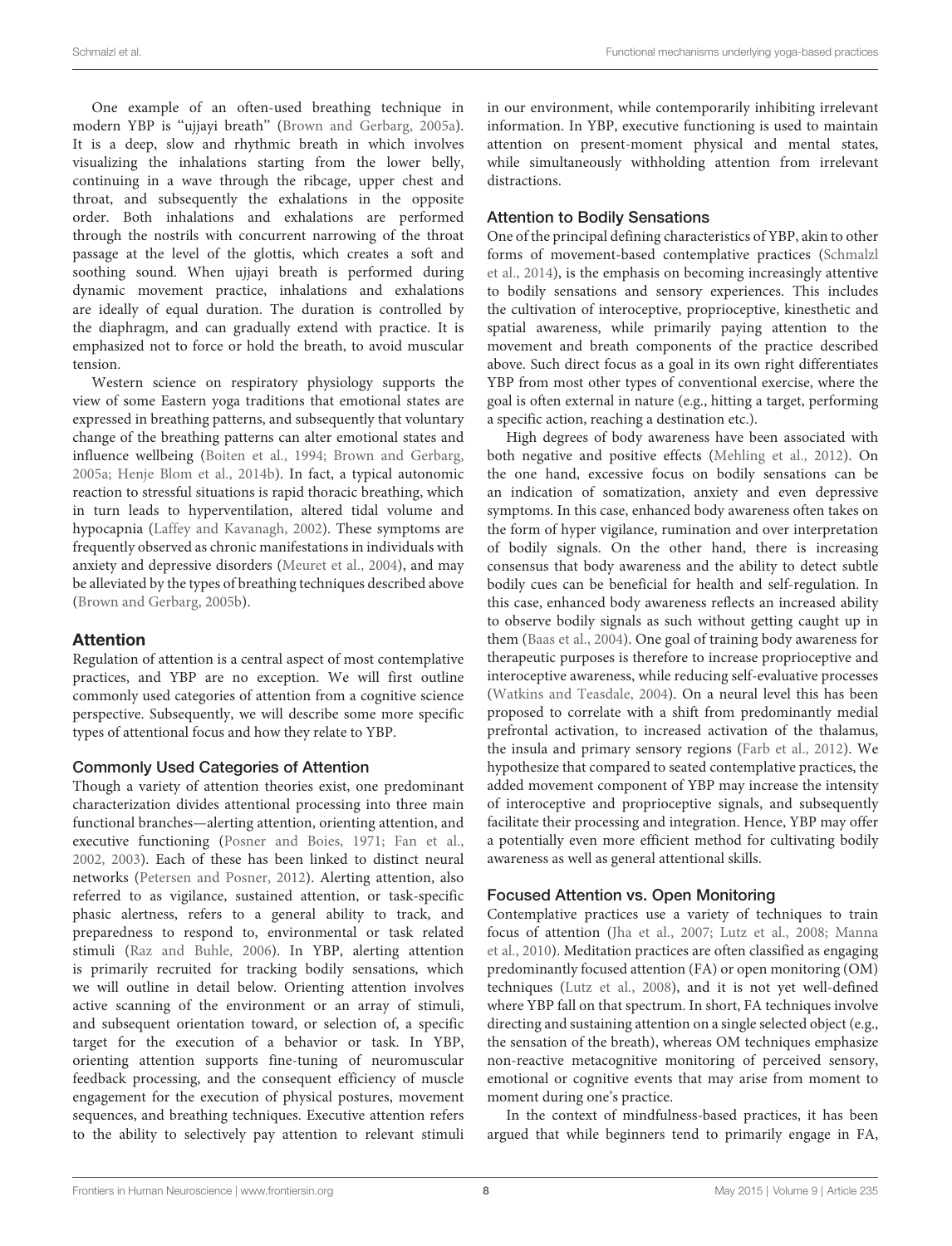advanced practitioners gravitate more toward an OM approach [\(Lutz et al.,](#page-16-22) [2008\)](#page-16-22). We propose that individuals engaging in YBP are also likely to gradually transition from a FA to a more OM attentional orientation. Novice practitioners may only be able to allocate their attention to one single element of the practice at the time, but as their practice advances they are likely to become increasingly skilled at simultaneously monitoring movement, breath, and any concomitant interoceptive and exteroceptive sensations that may arise. Hence, we hypothesize that YBP, at least in more advanced practitioners, primarily engage an OM type of attention.

#### Metacognitive Awareness

Metacognition can be broadly defined as the conscious and mostly intentional monitoring of our own mental processes and behaviors [\(Teasdale,](#page-17-25) [1999\)](#page-17-25). The action of ''stepping back'' to observe ones own inner sensations and thoughts is central to most contemplative practices including YBP. It is also an aspect that differentiates YBP from many common forms of exercise, which are often practiced without a primary goal of paying attention to bodily or mental states (e.g., running on a treadmill while listening to music).

To our knowledge there are no studies that have directly investigated the effect of YBP on metacognition as such. Hence, we will refer to some insights from the literature on mindfulness-based practices, which may also apply to YBP. It has recently been proposed [\(Fox and Christoff,](#page-15-22) [2014\)](#page-15-22), that alongside creative thought and lucid dreaming, mindfulnessbased practices represent a third quite unique scenario of interplay between metacognition and so-called mind-wandering (MW), which refers to spontaneous and undirected thought processes that mostly occur without our volition [\(Kane et al.,](#page-16-24) [2007\)](#page-16-24). With reference to the FA vs. OM distinction addressed above, there are two broad possibilities for the co-existence of MW and metacognition. In the context of FA, metacognition has the ''suppressive'' function of noticing drifts of attention from a selected object, and subsequently of redirecting attention towards it. In the context of OM, metacognition has the more "integrated" function of monitoring one's stream of thought, while attempting to maintain detachment and refrain from any cognitive elaboration or judgment.

One proposed benefit of a consistent and non-judgmental metacognitive monitoring of sensations and spontaneous thought processes is reduced negative self-referential rumination [\(Deyo et al.,](#page-15-23) [2009\)](#page-15-23). Repeated practice of simply monitoring one's sensations and thoughts without trying to interpret or judge them, is said to lead to a gradual lessening of one's identification with those thoughts. Negative self-referential thoughts are progressively seen as mere temporary mental events, and therefore not as negative self-defining reifications. A second proposed positive effect is an enhanced sense of equanimity [\(Desbordes et al.,](#page-15-24) [2015\)](#page-15-24), a non-judgmental metacognitive awareness of the broad spectrum of sensations and thoughts that may arise at any given point in time. In the context of YBP, we propose that this process is first primarily applied to bodily sensations and proprioceptive feedback related to the movement and breath, and subsequently also to arising emotions and thoughts. Preliminary support for this view comes from the finding that yoga practitioners seem to exhibit increased pain tolerance, putatively mediated by acquired tendencies to simply attend to the sensation, observe the pain without reacting, and accept the associated experience [\(Villemure et al.,](#page-17-9) [2014\)](#page-17-9). On a similar note, yoga practitioners were found to exhibit less top-down cognitive control when viewing emotional stimuli, suggesting less engagement in active attempts to cognitively restructure the affective experience [\(Froeliger et al.,](#page-15-10) [2012b\)](#page-15-10).

#### Use of the Gaze as a Tool for Training Attentional Focus

Some YBP use gaze as a tool for training attention and inducing a calm state of mind [\(Hedstrom,](#page-16-25) [1991\)](#page-16-25). A few texts of YBP describe details of ''eye exercises'' [\(Satchidananda,](#page-17-26) [1970\)](#page-17-26) including gazing techniques in which the eyes are held in a particular position (e.g., upward, inward or downward). These exercises are recommended to ''aid powers of concentration'' [\(Schwendimann,](#page-17-27) [1961\)](#page-17-27), and prevent one's attention from being distracted [\(Bahm,](#page-14-10) [1965\)](#page-14-10). YBP often involve explicit instructions to avoid eye movements to potentially distracting stimuli in the visual environment, and to instead cultivate a controlled gaze towards specific body parts. There is typically an emphasis on performing eye movements consciously and slowly, and on coordinating them with the breath as well as specific physical postures. Lastly, it has been proposed that gaze directed within the upper visual field promotes more allocentric referential processing relative to gaze directed within the lower visual field [\(Sdoia et al.,](#page-17-28) [2004\)](#page-17-28). Since YBP employ both, they may promote the dynamic integration of allocentric and egocentric reference frames, which may in turn facilitate the ability to monitor the visual environment with less personal bias [\(Austin,](#page-14-11) [2009\)](#page-14-11).

# Neurocircuitry and Physiological Processes Hypothesized to be Implicated in Yoga-based Practices

Having deconstructed the components of movement, breath and attention, we will now outline the main implied neurocircuitry and physiological processes (**[Figure 2](#page-9-0)**). Our aim is to inform specific hypotheses regarding the mechanisms of change affected by YBP.

## Neurocircuitry Implicated in Movement-Related Aspects of YBP

Many of the movement-related aspects of YBP engage basal ganglia (BG) and cerebellar circuits. The BG comprise a group of subcortical gray matter nuclei located at the base of the forebrain, including the striatum (putamen, caudate nucleus and nucleus accumbens), the globus pallidus, the subthalamic nucleus, and the substantia nigra [\(Martin,](#page-16-26) [2003\)](#page-16-26). The BG are connected to the cortex and the cerebellum via a series of semi-independent loops [\(McHaffie et al.,](#page-16-27) [2005\)](#page-16-27). Each of these loops originates from a specific cortical region, passes through functionally corresponding portions of the BG, and returns to the same cortical area via the thalamus [\(Alexander,](#page-14-12) [1994\)](#page-14-12).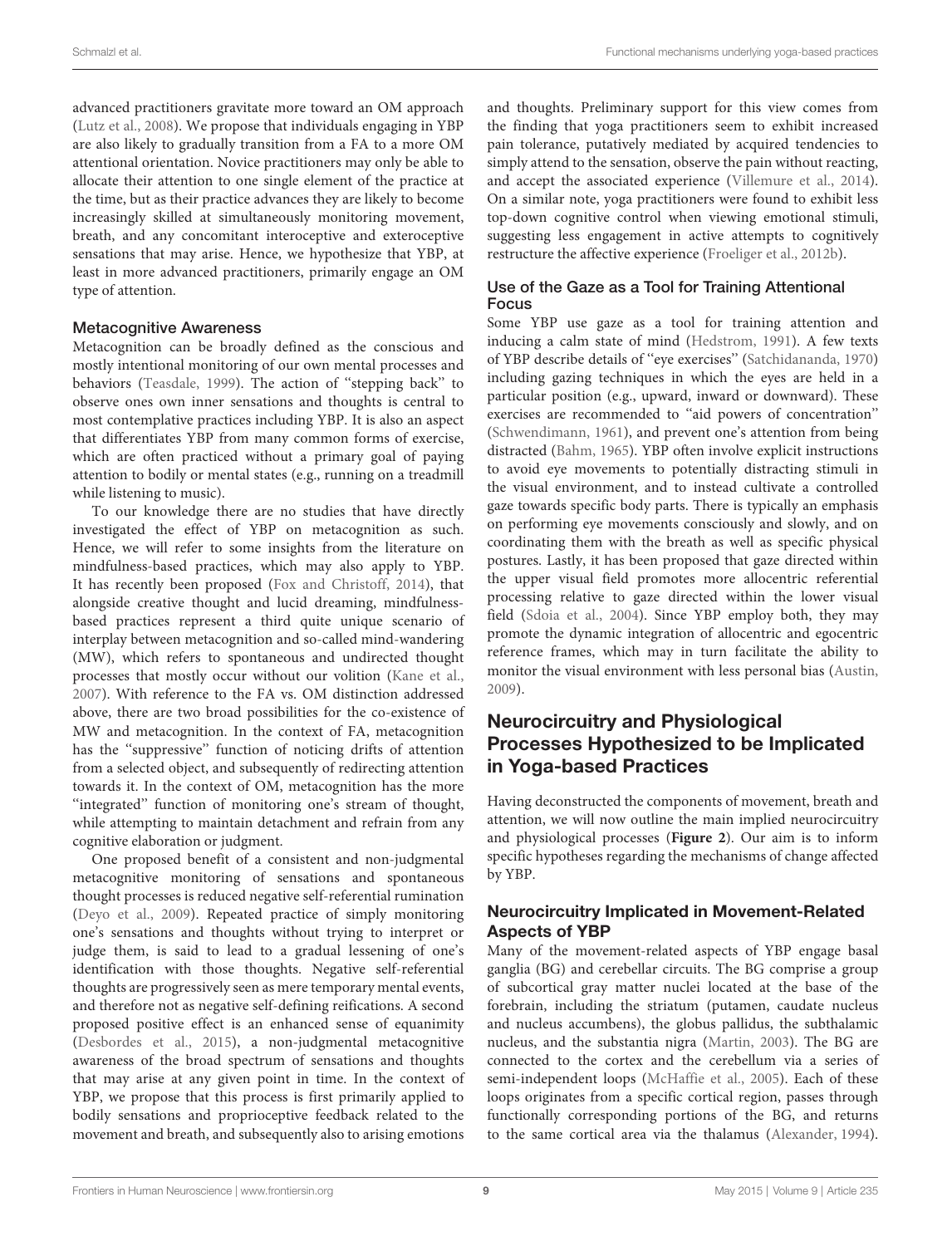

<span id="page-9-0"></span>The major input nuclei of the BG are the putamen and caudate nucleus, which receive afferent information from the cortex (cortico-striatal projections) as well as the intralaminar nucleus of the thalamus (thalamo-striatal projections). The majority of top-down cortico-striatal projections come from five regions of the frontal lobes—the premotor and supplementary motor areas, the frontal and supplemental eye fields, the orbital frontal cortex, the dorsolateral prefrontal cortex, and the anterior cingulate. The major output nuclei of the BG are the globus pallidus and the pars reticulate of the substantia nigra, which project in turn to the thalamus and back to the cortex—primarily to premotor and motor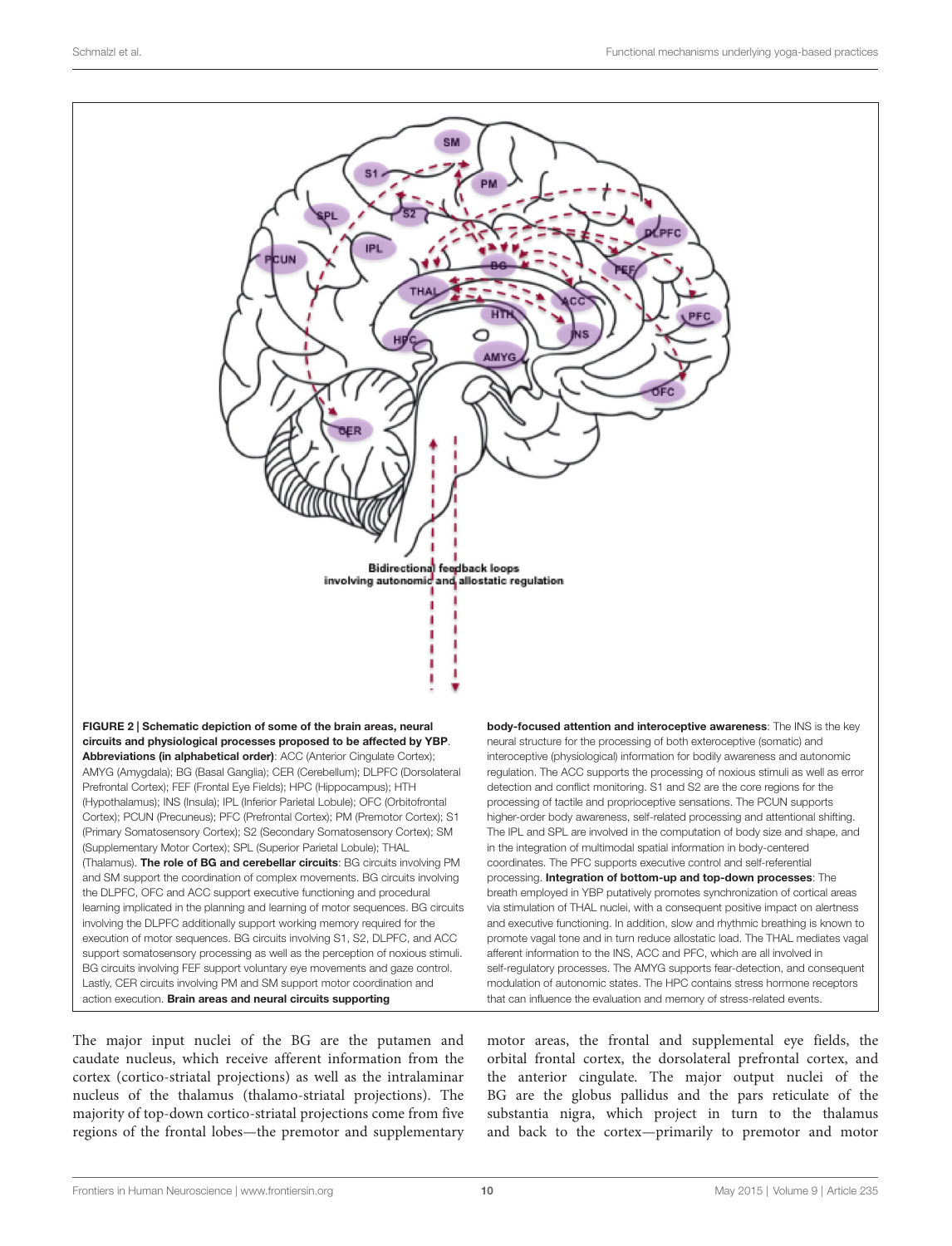cortices as well as to prefrontal areas [\(Arsalidou et al.,](#page-14-13) [2013\)](#page-14-13).

As mentioned earlier, YBP involve the execution of postures and movement sequences that require a high degree of coordination. The BG support this type of bodily movement via loops with cortico-striatal projections from premotor and supplementary motor areas [\(Arsalidou et al.,](#page-14-13) [2013\)](#page-14-13). These loops are part of the extrapyramidal motor system, which is responsible for the modulation of neural impulses that originate in the cerebral cortex. Such modulations are involved in the initiation and selective activation of certain movements while suppressing others, setting the rate and force of movements, and coordinating movements. Hence, a central function of these loops, which operate in conjunction with parallel loops involving the cerebellum, is the selection and triggering of well-coordinated voluntary movements [\(DeLong and Georgopoulos,](#page-15-25) [2011\)](#page-15-25).

Movement in the context of YBP also involves executive functioning and procedural learning, which are implicated in the planning and learning of motor sequences as well as in decision making according to neuromuscular feedback in the context of postural adjustments. The BG support executive functioning via loops with cortico-striatal projections from the dorsolateral prefrontal cortex, the orbitofrontal cortex, and the anterior cingulate cortex (ACC; [Arsalidou et al.,](#page-14-13) [2013\)](#page-14-13). Such executive processes include planning, problem solving, set-shifting and decision making, which are all crucial for procedural learning [\(Monchi et al.,](#page-16-28) [2006\)](#page-16-28). BG involvement in procedural learning has in fact been shown across several modalities (including kinesthetic/vestibular, visual, olfactory, and auditory), and been found to generalize across mammalian species [\(Packard,](#page-16-29) [2009\)](#page-16-29).

The execution of postures and movement sequences in YBP also relies on working memory, as it requires the ability to hold in mind instructions and consequently select very specific sequential motor actions. The BG support working memory via loops with cortico-striatal projections from the dorsolateral prefrontal cortex [\(Arsalidou et al.,](#page-14-13) [2013\)](#page-14-13). In humans, these loops BG seem to be particularly involved in motor habit learning [\(DeLong and Georgopoulos,](#page-15-25) [2011\)](#page-15-25). An important function of working memory in this context is to predict a forthcoming event so that the motor system can prepare for action. That is, based on information stored in working memory, and through mechanisms of inhibition and dis-inhibition, the BG are responsible for ''opening the gate'' for specific motor actions in a predictive manner [\(Hikosaka et al.,](#page-16-30) [2000\)](#page-16-30).

The fact that a large majority of the initial studies investigating the functional role of the BG were based on patients with motor dysfunction such as Parkinson's Disease [\(Chenery et al.,](#page-15-26) [2008\)](#page-15-26) or Huntington's Disease [\(Paulsen,](#page-17-29) [2009\)](#page-17-29), led to the traditional view that the BG are primarily associated with motor functions. However, subsequent studies have shown that the BG are also implicated in cognitive disorders such as attention deficit hyperactivity disorder (ADHD; [Knutson](#page-16-31) [and Gibbs,](#page-16-31) [2007\)](#page-16-31) and obsessive compulsive disorder (OCD; [Huyser et al.,](#page-16-32) [2009\)](#page-16-32). Moreover, converging evidence from studies in healthy populations suggests that BG are involved in a series of more complex functions including somatosensation,

higher order cognitive functions, and even social behavior [\(Arsalidou et al.,](#page-14-13) [2013\)](#page-14-13), all of which seem to rely on at least partially differential cortico-BG feedback loops. The same is true for the cerebellum, which has long been known for its involvement in motor coordination, but more recently also recognized for its involvement in cognitive functioning and emotional processing [\(Schmahmann and Sherman,](#page-17-30) [1998;](#page-17-30) [Strata et al.,](#page-17-31) [2011;](#page-17-31) [Baumann and Mattingley,](#page-14-14) [2012\)](#page-14-14). Action execution and task performance are primarily supported by motor-cerebellar circuits, whereas cognitive functioning and emotional processing are primarily supported by prefrontalparietal-cerebellar circuits [\(Balsters et al.,](#page-14-15) [2014\)](#page-14-15). We hypothesize that YBP may promote increased connectivity within, and dynamic shifting between, motor, cognitive and emotional neurocircuitry of both the BG and the cerebellum, with potential beneficial effects for mind-body integration and self-regulation. Supporting evidence for this hypothesis comes from a recent neuroimaging study documenting more widespread functional connectivity within BG cortico-thalamic feedback loops in yoga and meditation practitioners compared to controls [\(Gard et al.,](#page-15-27) [2015\)](#page-15-27).

## Physiological Effects of the Breath Employed in YBP

It has been shown that slowing down the breathing rate to about six breaths per minute with matched inhalations and exhalations decreases chemoreflex sensitivity—i.e., the naturally occurring change in breathing rate in response to changes in the concentration of oxygen and carbon dioxide in the blood [\(Spicuzza et al.,](#page-17-32) [2000\)](#page-17-32). Application of this specific breathing rhythm also decreases oxidative stress—i.e., an imbalance between the production of reactive oxygen species and antioxidant defenses [\(Sharma et al.,](#page-17-33) [2003\)](#page-17-33). In addition, paced breathing increases the release of prolactin and oxytocin release which can promote feelings of calmness and social bonding [\(Torner et al.,](#page-17-34) [2002\)](#page-17-34).

The previously described ujjayi breath involves contraction of laryngeal muscles, which creates an increase of airway resistance hypothesized to stimulate somatosensory vagal afferents to the brain [\(Brown and Gerbarg,](#page-14-5) [2005a\)](#page-14-5), and in turn promote improved autonomic regulation [\(Calabrese et al.,](#page-14-16) [2000\)](#page-14-16). Furthermore, breath employed in YBP may promote synchronization of cortical areas via stimulation of thalamic nuclei, with a consequent positive impact on alertness and executive functioning [\(Calabrese et al.,](#page-14-16) [2000;](#page-14-16) [Tsigos and](#page-17-35) [Chrousos,](#page-17-35) [2002\)](#page-17-35).

Lastly, it has been shown that fluctuations of depth and rate of breathing during fMRI scanning correlate with blood-oxygenlevel dependent (BOLD) signal changes in regions with high blood volume [\(Birn et al.,](#page-14-17) [2006\)](#page-14-17). Interestingly, these changes have been found to largely overlap with the so-called default mode network (DMN) consisting of brain regions that are active during wakeful rest [\(Raichle et al.,](#page-17-36) [2001\)](#page-17-36). Other regions showing the strongest breath-related signal changes include the cerebellum, BG (putamen and caudate nucleus), insula, ACC, orbitofrontal cortex, dorsolateral and ventrolateral prefrontal cortex, and the supplementary motor area [\(Chang and Glover,](#page-15-28) [2009\)](#page-15-28).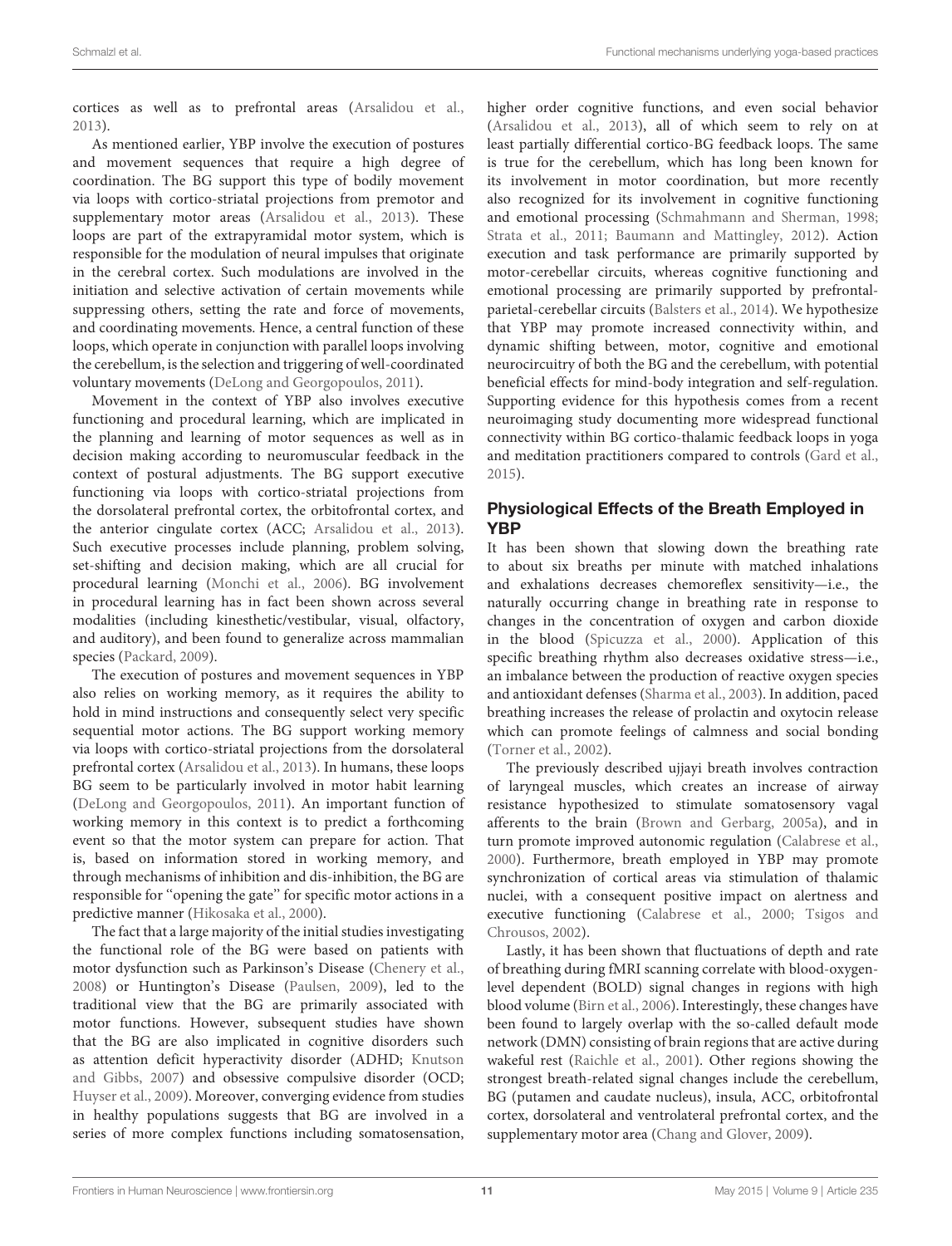## Neural Correlates of Attention Regulation in YBP

## Body-Focused Attention and Interoceptive Awareness

Most of what we know to date about the neural correlates of body-focused attention in contemplative practices is based on studies of body-centered meditation and mindfulnessbased techniques with a limited active movement component. According to a recent meta-analysis [\(Fox et al.,](#page-15-29) [2014\)](#page-15-29), gray matter regions that have been found to undergo structural changes associated with meditation practice include the insular cortex, primary and secondary sensorimotor cortices, and the anterior precuneus. The insula is a key neural substrate for interoceptive awareness [\(Critchley,](#page-15-30) [2005;](#page-15-30) [Craig,](#page-15-31) [2009\)](#page-15-31). Information about interoceptive signals is first transmitted via the brainstem and the thalamus first to the posterior insula, which is the primary interoceptive cortex. Subsequently, it is transmitted to the anterior insula, where the information is integrated with other contextual information that make it accessible to consciousness [\(Damasio and Carvalho,](#page-15-32) [2013\)](#page-15-32). Primary and secondary somatosensory cortices represent the main locus for the processing of tactile and proprioceptive sensations [\(Venkatesan et al.,](#page-17-37) [2014\)](#page-17-37). The precuneus in contrast has been suggested to play an important role for higherorder body awareness as well as more generally for self-related processing and attentional shifting [\(Cavanna and Trimble,](#page-15-33) [2006\)](#page-15-33). In terms of white matter pathways relevant to bodyfocused attention, structural changes have been reported in the superior longitudinal fasciculus [\(Fox et al.,](#page-15-29) [2014\)](#page-15-29). It consists of rostro-caudal fiber pathways that connect dorsal temporo-parietal regions with prefrontal regions [\(Makris et al.,](#page-16-33) [2005\)](#page-16-33). Hence, it can be assumed to play an important role in connecting parietal body awareness regions and prefrontal executive regions.

A meta-analysis of functional brain changes associated with meditation practices [\(Tomasino et al.,](#page-17-38) [2013\)](#page-17-38), also revealed changes in a number of areas involved in the processing of bodily signals, likely reflecting the body-focused attention applied in these practices. Specifically, consistent changes in activation have been reported in parietal areas involved in spatial and somatosensory processing (the superior and inferior parietal lobule), the right supramarginal gyrus, and again the insular cortex. The superior parietal lobule is involved in integrating multimodal spatial information in body-centered coordinates [\(Felician et al.,](#page-15-34) [2004\)](#page-15-34). The inferior parietal lobule is involved in the computation of the size and shape of the body and body parts [\(Ehrsson et al.,](#page-15-35) [2005\)](#page-15-35). The supramarginal gyrus has been found to be activated during disembodiment and altered integration of multisensory information [\(Blanke and Mohr,](#page-14-18) [2005\)](#page-14-18). And lastly, as mentioned previously, the insular cortex is known for its role in processing both exteroceptive (somatic) and interoceptive (physiological) information that is crucial for bodily awareness and autonomic regulation [\(Critchley,](#page-15-30) [2005\)](#page-15-30).

There is preliminary evidence that YBP may also be associated with structural changes in brain areas involved the processing of bodily sensations. In fact, Villemure and colleagues [\(Villemure](#page-17-9)

[et al.,](#page-17-9) [2014\)](#page-17-9) found that yoga practitioners had increased GMV in the insula, cingulate cortex, medial prefrontal cortex, and inferior and superior parietal lobule, as well as increased intra-insular white matter connectivity. Similarly, Froeliger and colleagues [\(Froeliger et al.,](#page-15-8) [2012a\)](#page-15-8) also found increased GMV in the insula and cerebellar regions of yoga practitioners compared to controls. While these findings are certainly of interest, it is important to keep in mind that it is not yet known to which extent they reflect changes driven by aspects specific to YBP, as opposed to changes driven by more general aspects of bodily attention also employed in mindfulness-based techniques. Studies directly comparing movement-based yoga-practices and standard mindfulness-based practices will be crucial for addressing this point.

Further expanding on the neural correlates of increased body awareness, Kerr and colleagues [\(Kerr et al.,](#page-16-34) [2013\)](#page-16-34) outlined a theoretical framework proposing that body-focused attention elicits changes in brain dynamics that enhance signal-to-noise ratio in attentional processing across different modalities. Specifically, they propose that somatically focused practice enhances attentional control of the 7–14 Hz alpha rhythm, which is said to be crucial for regulating input and signal-to-noise ratio not only for sensory cortices but across the neocortex [\(Kerr et al.,](#page-16-35) [2011\)](#page-16-35). The concrete and tangible nature of somatic information and feedback is thought to represent an efficient "tool" for learning how to modulate the alpha rhythm, so that with sustained practice the flow of information is then more efficiently filtered and prioritized throughout the brain. The view that localized somatosensory alpha modulation training can lead to a more general increase of attentional control, is consistent with studies on body-focused mindfulness practices showing long-term changes in prefrontal cortex activation [\(Davidson](#page-15-36) [et al.,](#page-15-36) [2003;](#page-15-36) [Farb et al.,](#page-15-21) [2012\)](#page-15-21), or enhanced performance in tests of visual selective attention [\(Jha et al.,](#page-16-21) [2007;](#page-16-21) [Jensen et al.,](#page-16-8) [2012\)](#page-16-8). In addition, the sensory alpha modulation framework is corroborated by the proposal that the transition from FA to a more OM type of attention by experienced meditation practitioners, may be partly promoted because of improved control over alpha rhythm phase dynamics [\(Mathewson et al.,](#page-16-36) [2011\)](#page-16-36). The extent to which these findings of functional brain changes and the consequent general attentional enhancement associated with mindfulness-based practices will also be found in YBP, remains a fundamental question to be addressed by future research studies.

Lastly, we would like to briefly address the role of the BG in body awareness. The BG are involved in somatosensory processing and the perception of noxious stimuli via loops with cortico-striatal projections from somatosensory areas, the dorsolateral prefrontal cortex and ACC [\(Arsalidou et al.,](#page-14-13) [2013\)](#page-14-13). Many BG neurons are responsive to somatosensory stimulation, and particularly to nociceptive stimulation. In fact, evidence from neurophysiological, clinical and behavior experiments suggests that the BG are uniquely involved in the complex function of integrating motor, emotional, autonomic and cognitive responses to pain [\(Borsook et al.,](#page-14-19) [2010\)](#page-14-19). Such processing is particularly relevant for YBP, which often involve challenging physical and emotional sensations.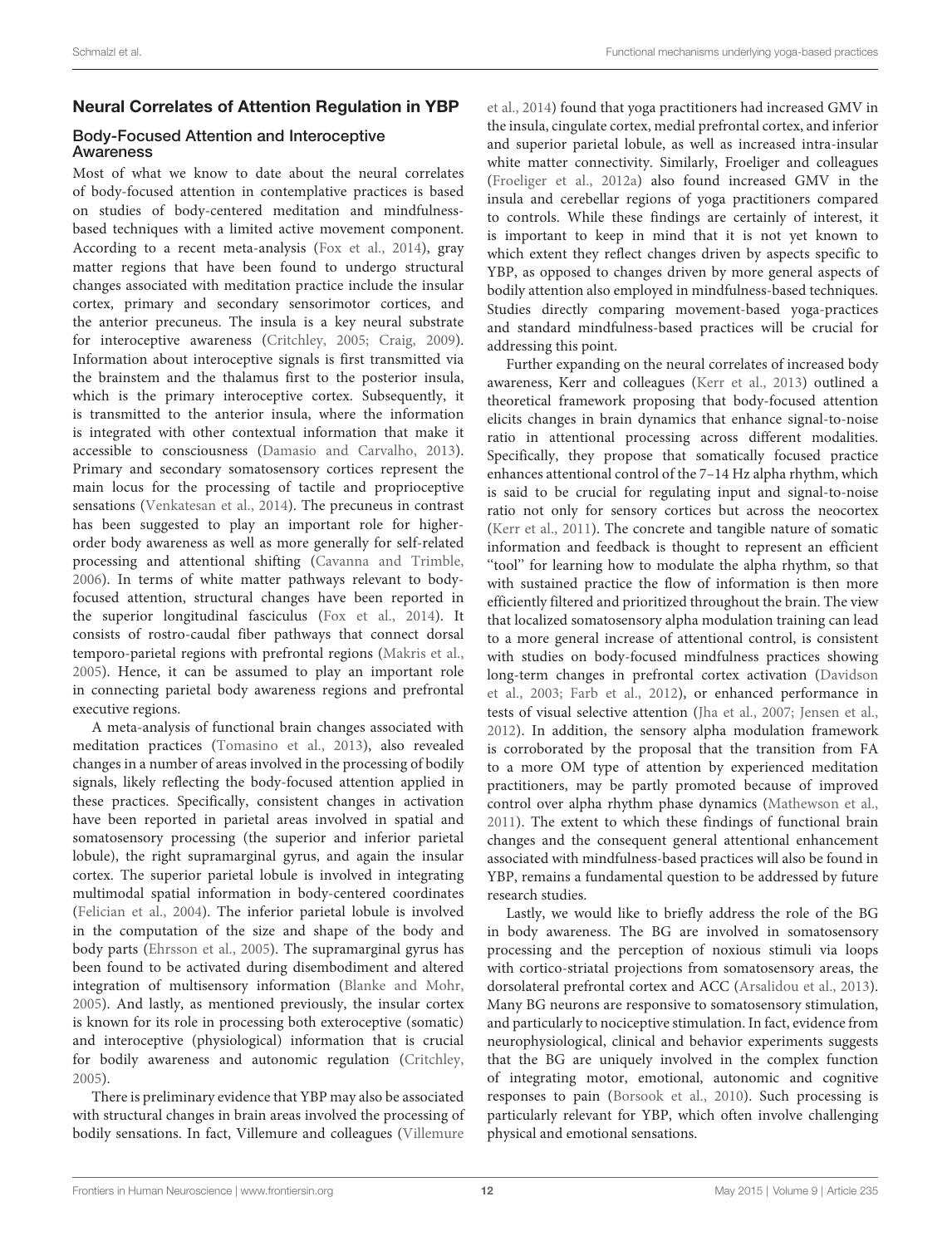#### Mind-Wandering and Metacognition

In the previous section of our paper we proposed the view that YBP may primarily employ an OM type of attention, with a constant interplay of MW and metacognitive awareness. MW is said to predominantly engage regions of the DMN [\(Raichle](#page-17-36) [et al.,](#page-17-36) [2001\)](#page-17-36), with self-referential spontaneous thoughts being reflected by activation of the posterior cingulate cortex (PCC) and the anterior medial prefrontal cortex in particular [\(Andrews-](#page-14-20)[Hanna,](#page-14-20) [2012\)](#page-14-20). Metacognition, on the other hand, is said to predominantly engage higher order prefrontal regions [\(Fleming](#page-15-37) [and Dolan,](#page-15-37) [2012\)](#page-15-37) including the anterior and dorsolateral prefrontal cortices, as well as the ACC and the anterior insula, which is proposed to subserve meta-awareness of internal bodily states [\(Critchley,](#page-15-30) [2005\)](#page-15-30).

Neuroimaging studies of mindfulness-based practices have provided evidence for alteration of both DMN [\(Ives-Deliperi](#page-16-37) [et al.,](#page-16-37) [2011\)](#page-16-37) and metacognitive [\(Manna et al.,](#page-16-23) [2010\)](#page-16-23) brain regions, indicating that contemplative practitioners may indeed consistently engage both. We speculate that the same is true for YBP. As mentioned earlier, the practice of non-judgmental metacognitive monitoring of sensations and spontaneous thought processes is likely to promote increased emotional awareness, non-reactivity and equanimity. Cultivating emotional awareness implies involvement of brain circuitry implicated in emotional regulation such as the limbic system, the ACC and prefrontal regions [\(Farb et al.,](#page-15-21) [2012\)](#page-15-21). In addition, the BG support emotion processing via loops with cortico-striatal projections from the dorsolateral prefrontal cortex and ACC [\(Arsalidou et al.,](#page-14-13) [2013\)](#page-14-13).

#### Gaze Training

Studies investigating the relationship between gaze and selfregulation of alpha waves in the brain, provide relevant information about the neural processes that are affected when gaze is used to train attention. It is known that the presence of alpha rhythm in occipital/visual brain regions is associated with a state of relaxed wakefulness [\(Haegens et al.,](#page-16-38) [2014\)](#page-16-38). While alpha waves typically occur with closed eyes, individuals can be trained to induce alpha waves with eyes open as long as the attention is "turned inward" [\(Green et al.,](#page-15-38) [1979\)](#page-15-38). It is suggested that alpha production in this case is related to a defocus and relaxation of ocular convergence, a technique that is very similar to a yogic eye posture known as ''bhrumadhya dhrishti'' [\(Bahm,](#page-14-10) [1965\)](#page-14-10).

Controlled gaze towards specific body parts, and concomitant avoidance of eye movements towards distracting stimuli, has also been associated with specific neural correlates. fMRI data indicate that inhibiting saccades and redirecting gaze toward a target engages a frontal oculomotor network including the medial frontal cortex, frontal and supplementary eye fields, and the striatum, known to be involved in action inhibition and performance monitoring [\(Thakkar et al.,](#page-17-39) [2014\)](#page-17-39). Furthermore, evidence from ERP studies suggests that gazing at a body part enhances tactile acuity [\(Forster and Eimer,](#page-15-39) [2005\)](#page-15-39), spatial attention, [\(Gherri and Forster,](#page-15-40) [2014\)](#page-15-40), and more generally activation of fronto-parietal networks representing peripersonal space [\(Gillmeister and Forster,](#page-15-41) [2010\)](#page-15-41).

Finally, important neural structures for gaze control are the BG. Specifically, the BG are involved in voluntary eye movements via loops with cortico-striatal projections from frontal and supplemental eye fields via the superior culliculus [\(Arsalidou](#page-14-13) [et al.,](#page-14-13) [2013\)](#page-14-13). These loops are implicated in controlling saccadic eye movements, in particular in preventing distracting visual input from triggering unwanted saccadic eye movements, as well as smooth pursuit [\(Hikosaka et al.,](#page-16-30) [2000\)](#page-16-30). Given that spatial orienting through eye movements is known to be associated with the orienting of attention [\(Schneider and Deubel,](#page-17-40) [2002\)](#page-17-40), this function of the BG is likely to play an important role in fostering the attentional control applied in YBP.

# Hypothesized Effects of Yoga-based Practices on the Regulation of Allostatic Load and the Integration of Bottom-up and Top-down Processes

We will now address two further possible aspects that may underlie the mechanisms of change promoted by YBP, namely the regulation of allostatic load and the integration of bottom-up and top-down processes (**[Figure 2](#page-9-0)**).

#### Regulation of Allostatic Load

The concept of allostasis refers to the ability of an organism to maintain stability/homeostasis through change by actively adjusting to both predictable and unpredictable events [\(McEwen and Wingfield,](#page-16-39) [2003\)](#page-16-39). In humans, primary mediators of allostasis include, but are not restricted to, hormones of the hypothalamo–pituitary–adrenal (HPA) axis (e.g., cortisol), excitatory catecholamines (e.g., adrenaline), and immunomodulatory cytokines (e.g., interleukins). An imbalance of these primary mediators results in allostatic state, and cumulative effects of sustained allostatic state over time in turn results in allostatic load [\(Juster et al.,](#page-16-40) [2010\)](#page-16-40). It is important to note that while most primary mediators of allostatic load can have protective effects in the short run, the physiological integrity of the organism is compromised if the allostatic load is sustained over time [\(McEwen,](#page-16-41) [1998\)](#page-16-41).

One of the key components for the regulation of allostatic load in humans is the vagus nerve, the 10th of the cranial nerves. Its axons emerge from and converge onto four different brainstem nuclei, and it regulates several visceral organs, as well as striated muscles of the face, head and neck [\(Porges,](#page-17-41) [1995\)](#page-17-41). The majority (80–90%) of the vagal nerve fibers are afferent, thus communicating peripheral information about bodily states to the brain [\(Berthoud and Neuhuber,](#page-14-21) [2000\)](#page-14-21). The function of the vagus nerve has evolved phylogenetically, and in mammals the vagus system is primarily involved in mediating stress responses by regulating CO and influencing engagement/disengagement with the environment [\(Porges,](#page-17-42) [2001\)](#page-17-42). In fact, physical, affective as well as cognitive and social processes have all been shown to be associated with vagally mediated cardiac function [\(Porges,](#page-17-43) [2007\)](#page-17-43). It has been proposed that vagal tone can be assessed by measuring the variability of the inter-beat intervals of the heart, i.e., HRV [\(Porges,](#page-17-42) [2001\)](#page-17-42), and that vagal tone is especially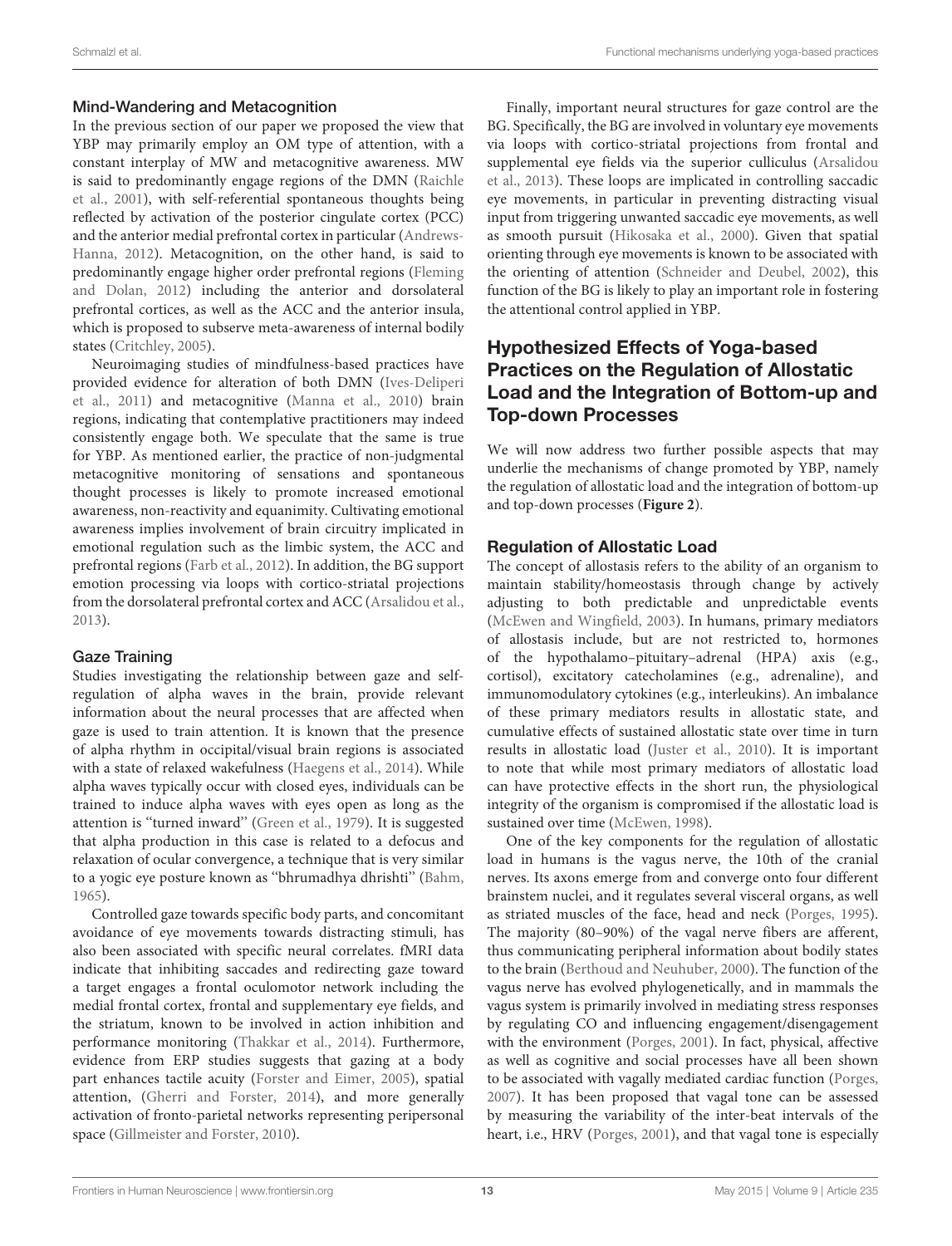mirrored by the HRV within the frequency of normal respiration rate, i.e., respiratory sinus arrhythmia (RSA; [Calabrese et al.,](#page-14-16) [2000\)](#page-14-16). Furthermore, it as been hypothesized that there is an interaction between breathing frequency and HRV as well as arterial baroreflex sensitivity, with slower breathing rates promoting an increase of both these indices [\(Bernardi et al.,](#page-14-22) [2001\)](#page-14-22). However, the complex interplay between heart rate and vagal sensory input call for more careful analyses [\(Berntson et al.,](#page-14-23) [2007\)](#page-14-23).

We speculate that YBP are intrinsically tailored to promote vagal tone and facilitate a decrease of allostatic load in several ways. First, there is the direct parasympathetic effect of slow and rhythmic breathing with increased airway resistance known to increase HRV [\(Brown and Gerbarg,](#page-14-5) [2005a\)](#page-14-5). Second, many of the postures employed in YBP enhance the depth of the breath (e.g., active expansions/contractions of the rib cage during back/forward bends), strengthening core diaphragmatic muscles and enhancing baroreceptor sensitivity [\(Strongoli et al.,](#page-17-44) [2010\)](#page-17-44). Third, most postures emphasize abdominal tone through the application of interior muscle activation, which additionally promotes peripheral vagal stimulation and afference [\(Ritter](#page-17-45) [et al.,](#page-17-45) [1992\)](#page-17-45). Lastly, on a more indirect level, the practice of maintaining a calm breathing rhythm during the physical, mental an emotional challenges of the postures and movement sequences, represents an opportunity to apply non-reactive awareness and cultivate a state of equilibrium in the face of stress. Hence, YBP represent an effective way of developing strategies for dealing with stressful experiences while cultivating an internal sense of calmness. The ultimate goal, of course, is to generalize these skills from the practice on the mat to everyday life situations. In sum, YBP offer a combination of tools for decreasing allostatic load via vagal afference, with a consequent increase of parasympathetic activation and promotion of selfregulatory mechanisms.

## Integration of Bottom-up and Top-down Processes

From the previous sections it is evident that YBP involve a rich and complex set of both bottom-up physiological and topdown cognitive processes, and there are various ways in which these processes interact and influence each other. Proponents of theoretical frameworks such as allostatic regulation [\(McEwen](#page-16-39) [and Wingfield,](#page-16-39) [2003\)](#page-16-39) and the polyvagal perspective [\(Porges,](#page-17-43) [2007\)](#page-17-43), emphasize the strong link between visceral regulation and the functioning of the central nervous system, and advocate that there is no real functional separation between the viscera and the brain. Many of the studies of bottom-up/top-down interactions involve risk evaluation and emotional processing, and they outline both bottom-up influences on higher brain functions, and top-down regulation of physiological processes. Crucial structures for the bidirectional signaling between the body and the brain involve the hippocampus and the amygdala, as they process experiences by interfacing with both brainstem areas involved in metabolic regulation, and prefrontal areas involved in attentional control [\(McEwen and Gianaros,](#page-16-42) [2011\)](#page-16-42).

The concept of neuroception [\(Porges,](#page-17-46) [2003\)](#page-17-46) refers to the contribution of bottom-up processes such as vagal afference,

sensory input, and endocrine mechanisms to the detection and evaluation of environmental risk prior to the conscious elaboration by higher brain centers. Vagal afferent information is mediated via the thalamus to the insula, anterior cingulate and prefrontal cortex, which are all involved in emotion regulation [\(Thayer and Sternberg,](#page-17-47) [2006\)](#page-17-47). Similarly, it has been shown that afferent input from the heart influences the activity of brain regions involved in emotional, perceptual and attentional processing, and that individual differences in HRV can predict attentional inhibition [\(Park et al.,](#page-17-48) [2012\)](#page-17-48). Moreover, the secretion of stress hormones can influence the evaluation and memory of threat related events via hormone receptors in the hippocampal formation [\(McEwen,](#page-16-43) [2013\)](#page-16-43). Conversely, by detecting and evaluating risk, higher order brain centers modulate autonomic states and the expression of adaptive defensive behaviors. For example, structures such as the amygdala and prefrontal cortex, which are involved in fear-detection, attentional mechanisms, executive function and self-regulatory behaviors [\(McEwen and](#page-16-42) [Gianaros,](#page-16-42) [2011\)](#page-16-42), are linked via the vagus nerve to the regulation of metabolic systems [\(Thayer and Sternberg,](#page-17-47) [2006\)](#page-17-47). Similarly, temporal regions involved in the perception of biological movement, faces and vocalizations [\(Adolphs,](#page-14-24) [2002\)](#page-14-24), can trigger or inhibit physiological responses and affect allostatic load [\(Porges,](#page-17-43) [2007\)](#page-17-43). As a result of the bidirectional neurocircuitry involved in stress regulation, the brain can also undergo structural changes over time. In fact, it has been shown that even in otherwise healthy individuals, chronic exposure to stress can alter GMV in the hippocampus, amygdala and prefrontal cortex [\(Ganzel et al.,](#page-15-42) [2008\)](#page-15-42).

Given that YBP employ both bottom-up and top-down mechanisms, they lend themselves as a method for dynamically exploring the interplay between the body's stress responses and regulatory systems [\(Streeter et al.,](#page-17-49) [2012\)](#page-17-49). Physiological stress responses may be elicited by the physical, emotional or mental challenges that arise during the practice. As these occur, both bottom-up breath-related and top-down attentionrelated processes are constantly employed to counteract them and reinstall a balance within the system. The movement, in turn, allows for these processes to be applied in a dynamic and ecological way, that consequently makes the effects of YBP likely more generalized to everyday life situations.

# **Conclusion**

In this paper we propose a definition of YBP with the aim of providing a comprehensive theoretical framework applicable within Western science, from which testable scientific hypotheses can be formulated.

We begin by presenting a brief overview of the extant literature investigating the effects of YBP in healthy populations, with a specific focus on physiological parameters, body awareness, self-reported emotional states and stress, and cognitive functioning. We then discuss some of the methodological shortcomings of previous studies, with particular emphasis on the inappropriate selection of experimental populations and control groups, the use of self-report outcome measures, poorly described interventions, mostly neglected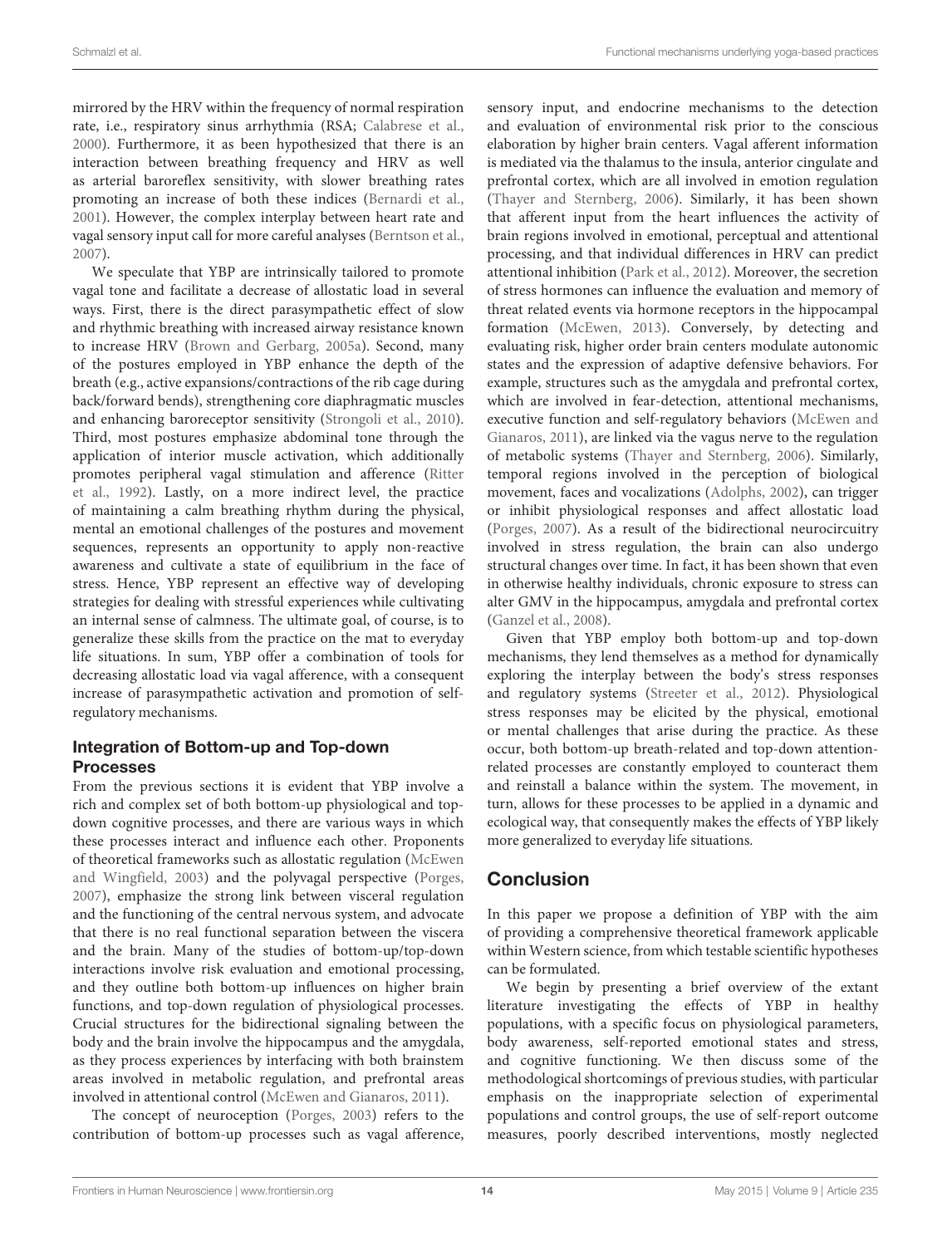investigations of individual component parts of the programs, and the lack of hypotheses about specific neurophysiological and neurocognitive mechanisms underlying the reported effects of YBP. Subsequently, we outline the main component parts of YBP, which commonly consist of a combination of postures or movement sequences, conscious regulation of the breath, and various techniques to improve attentional focus. We believe that a detailed deconstruction of these component parts is essential for their operationalization and for a better understanding of their respective effects. Lastly, we discuss some of the main neurophysiological and neurocognitive processes hypothesized to underlie the mechanisms of change promoted by YBP. We propose that compared to mindfulness-based practices, the rich set of movement, breath and attention components employed in YBP may more directly engage the vagal afferent system as well as BG and cerebellar circuits, with consequent possibly enhanced effects on autonomic, emotional and cognitive regulation.

In sum, we believe in the importance and potential of future research investigating the mechanisms underlying YBP, so that they may be more effectively adapted and applied in various clinical, educational and recreational settings. The theoretical

# References

- <span id="page-14-2"></span>Achard, S., Salvador, R., Whitcher, B., Suckling, J., and Bullmore, E. (2006). A resilient, low-frequency, small-world human brain functional network with highly connected association cortical hubs. J. Neurosci. 26, 63–72. doi: 10. 1523/jneurosci.3874-05.2006
- <span id="page-14-24"></span>Adolphs, R. (2002). Trust in the brain. Nat. Neurosci. 5, 192–193. doi: 10. 1038/nn0302-192
- <span id="page-14-3"></span>Akers, B. D. (2002). The Hatha Yoga Pradipika: The Original Sanskrit (Swami Svatmarama)–An English translation (Brian Dana Akers). New York, NY: Woodstock.
- <span id="page-14-4"></span>Alexander, G. (1985). Eutony: The Holistic Discovery of the Total Person. Great Neck, NY: Felix Morrow.
- <span id="page-14-12"></span>Alexander, G. E. (1994). Basal ganglia-thalamocortical circuits: their role in control of movements. J. Clin. Neurophysiol. 11, 420–431. doi: 10.1097/00004691- 199407000-00004
- <span id="page-14-20"></span>Andrews-Hanna, J. R. (2012). The brain's default network and its adaptive role in internal mentation. Neuroscientist 18, 251–270. doi: 10. 1177/1073858411403316
- <span id="page-14-13"></span>Arsalidou, M., Duerden, E. G., and Taylor, M. J. (2013). The centre of the brain: topographical model of motor, cognitive, affective and somatosensory functions of the basal ganglia. Hum. Brain Mapp. 34, 3031–3054. doi: 10. 1002/hbm.22124
- <span id="page-14-0"></span>Asch, S. E., and Witkin, H. A. (1948). Studies in space orientation: perception of the upright with displaced visual fields. J. Exp. Psychol. 38, 325–337. doi: 10. 1037/h0057855
- <span id="page-14-11"></span>Austin, J. H. (2009). Selfless Insight: Zen and the Meditative Transformations of Consciousness. Cambridge, MA: MIT Press.
- <span id="page-14-9"></span>Baas, L. S., Beery, T. A., Allen, G., Wizer, M., and Wagoner, L. E. (2004). An exploratory study of body awareness in persons with heart failure treated medically or with transplantation. J. Cardiovasc. Nurs. 19, 32–40. doi: 10. 1097/00005082-200401000-00007
- <span id="page-14-10"></span>Bahm, A. J. (1965). Executive Yoga. New York, NY: Coronet Communications.
- <span id="page-14-15"></span>Balsters, J. H., Laird, A. R., Fox, P. T., and Eickhoff, S. B. (2014). Bridging the gap between functional and anatomical features of cortico-cerebellar circuits using meta-analytic connectivity modeling. Hum. Brain Mapp. 35, 3152–3169. doi: 10.1002/hbm.22392
- <span id="page-14-14"></span>Baumann, O., and Mattingley, J. B. (2012). Functional topography of primary emotion processing in the human cerebellum. Neuroimage 61, 805–811. doi: 10. 1016/j.neuroimage.2012.03.044

framework presented in our paper is by no means exhaustive, but only intending to represent a starting point from which specific hypotheses for future research can be formulated. We hope that it will inspire further work in the field with the ultimate aim of unveiling the full potential of YBP in modern contexts.

## Acknowledgments

We would like to acknowledge our yoga teachers for inspiration and support in our practice. Many thanks also to the reviewers for their constructive feedback, Michael Lifshitz, Peter Payne and Russ Pfeiffer for fruitful discussions about many of the themes addressed in this manuscript, and David Vago for providing us with illustration material. LS is supported by funding from the U.S. Department of Veteran Affairs Rehabilitation Research and Development (VA RR&D), and a Francisco J. Varela Research Award from the Mind and Life Institute. CP is supported by funding from the Templeton Foundation, and a Francisco J. Varela Research Award from the Mind and Life Institute. EHB is supported by funding from the Swedish Research Council (350-2012-303).

- <span id="page-14-6"></span>Beauchaine, T. (2001). Vagal tone, development and Gray's motivational theory: toward an integrated model of autonomic nervous system functioning in psychopathology. Dev. Psychopathol. 13, 183–214. doi: 10. 1017/s0954579401002012
- <span id="page-14-22"></span>Bernardi, L., Gabutti, A., Porta, C., and Spicuzza, L. (2001). Slow breathing reduces chemoreflex response to hypoxia and hypercapnia and increases baroreflex sensitivity. J. Hypertens. 19, 2221–2229. doi: 10.1097/00004872-200112000- 00016
- <span id="page-14-23"></span>Berntson, G. G., Cacioppo, J. T., and Grossman, P. (2007). Whither vagal tone. Biol. Psychol. 74, 295–300. doi: 10.1016/j.biopsycho.2006.08.006
- <span id="page-14-21"></span>Berthoud, H. R., and Neuhuber, W. L. (2000). Functional and chemical anatomy of the afferent vagal system. Auton. Neurosci. 85, 1–17. doi: 10.1016/s1566- 0702(00)00215-0
- <span id="page-14-17"></span>Birn, R. M., Diamond, J. M., Smith, M. A., and Bandettini, P. A. (2006). Separating respiratory-variation-related fluctuations from neuronal-activityrelated fluctuations in fMRI. Neuroimage 31, 1536–1548. doi: 10.1016/j. neuroimage.2006.02.048
- <span id="page-14-18"></span>Blanke, O., and Mohr, C. (2005). Out-of-body experience, heautoscopy and autoscopic hallucination of neurological origin: implications for neurocognitive mechanisms of corporeal awareness and self-consciousness. Brain Res. Brain Res. Rev. 50, 184–199. doi: 10.1016/j.brainresrev.2005.05.008
- <span id="page-14-7"></span>Boiten, F. A., Frijda, N. H., and Wientjes, C. J. (1994). Emotions and respiratory patterns: review and critical analysis. Int. J. Psychophysiol. 17, 103–128. doi: 10. 1016/0167-8760(94)90027-2
- <span id="page-14-19"></span>Borsook, D., Upadhyay, J., Chudler, E. H., and Becerra, L. (2010). A key role of the basal ganglia in pain and analgesia–insights gained through human functional imaging. Mol. Pain 6:27. doi: 10.1186/1744-8069-6-27
- <span id="page-14-1"></span>Broadbent, D. E., Cooper, P. F., FitzGerald, P., and Parkes, K. R. (1982). The cognitive failures questionnaire (CFQ) and its correlates. Br. J. Clin. Psychol. 21, 1–16. doi: 10.1111/j.2044-8260.1982.tb01421.x
- <span id="page-14-5"></span>Brown, R. P., and Gerbarg, P. L. (2005a). Sudarshan Kriya yogic breathing in the treatment of stress, anxiety and depression: part I–neurophysioloigc model. J. Altern. Complement. Med. 11, 189–201. doi: 10.1089/acm.2005.11.189
- <span id="page-14-8"></span>Brown, R. P., and Gerbarg, P. L. (2005b). Sudarshan Kriya yogic breathing in the treatment of stress, anxiety and depression: part II–clinical applications and guidelines. J. Altern. Complement. Med. 11, 711–717. doi: 10.1089/acm.2005. 11.711
- <span id="page-14-16"></span>Calabrese, P., Perrault, H., Dinh, T. P., Eberhard, A., and Benchetrit, G. (2000). Cardiorespiratory interactions during resistive load breathing. Am. J. Physiol. Regul. Integr. Comp. Physiol. 279, R2208–R2213.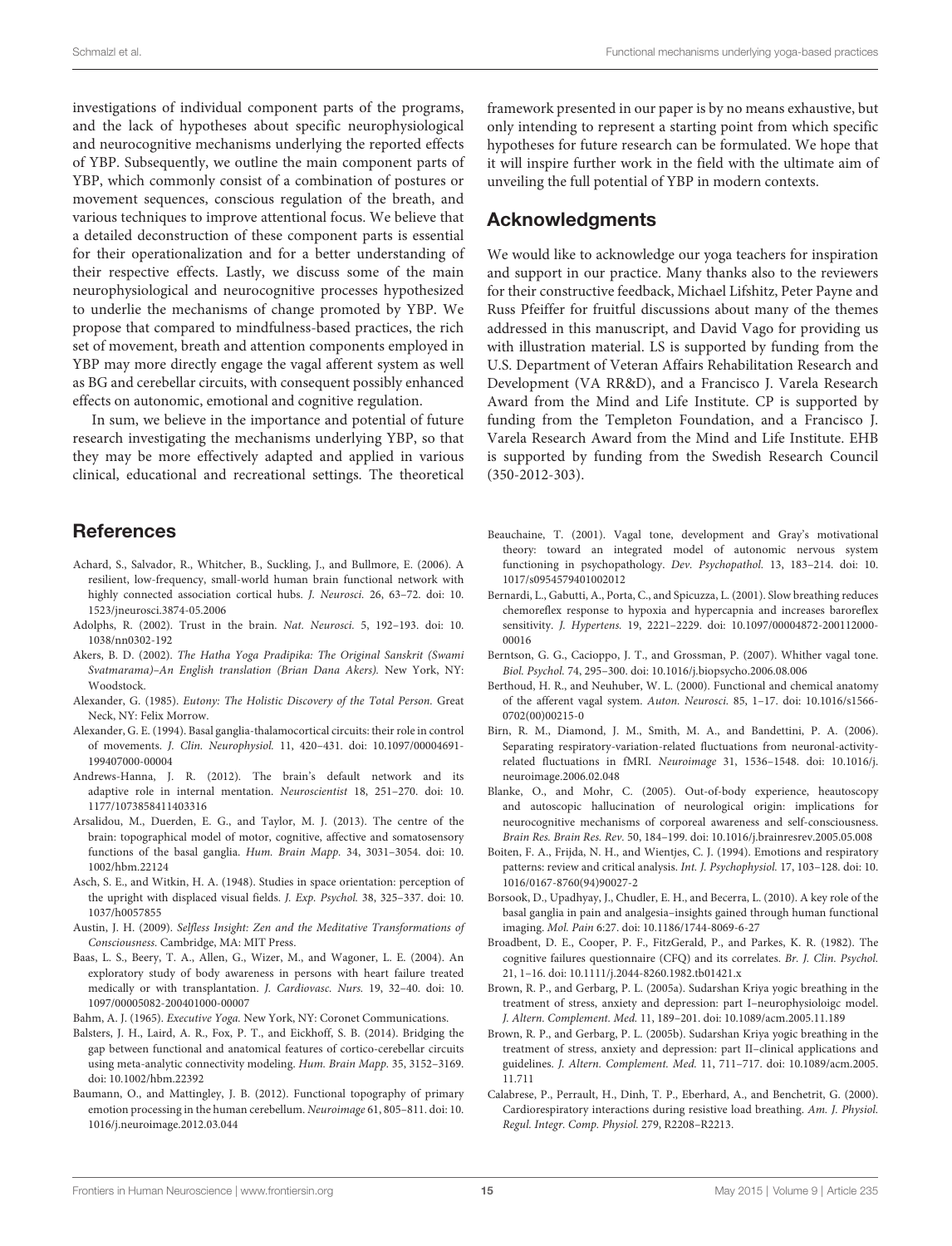- <span id="page-15-13"></span>Cameron, O. G. (2001). Interoception: the inside story–a model for psychosomatic processes. Psychosom. Med. 63, 697–710. doi: 10.1097/00006842-200109000- 00001
- <span id="page-15-33"></span>Cavanna, A. E., and Trimble, M. R. (2006). The precuneus: a review of its functional anatomy and behavioural correlates. Brain 129, 564–583. doi: 10. 1093/brain/awl004
- <span id="page-15-28"></span>Chang, C., and Glover, G. H. (2009). Relationship between respiration, end-tidal CO2 and BOLD signals in resting-state fMRI. Neuroimage 47, 1381–1393. doi: 10.1016/j.neuroimage.2009.04.048
- <span id="page-15-26"></span>Chenery, H. J., Angwin, A. J., and Copland, D. A. (2008). The basal ganglia circuits, dopamine and ambiguous word processing: a neurobiological account of priming studies in Parkinson's disease. J. Int. Neuropsychol. Soc. 14, 351–364. doi: 10.1017/s1355617708080491
- <span id="page-15-4"></span>Cloninger, C. R., Przybeck, T. R., Svrakic, D. M., and Wetzel, R. D. (1994). The Temperament and Character Inventory (TCI): A Guide to its Development and Use. Washington University: Center for Psychology of Personality.
- <span id="page-15-12"></span>Cohen, K. (1999). They Way of Qigong. Los Angeles, CA: Ballantine Wellspring.
- <span id="page-15-6"></span>Cohen, D. L., Wintering, N., Tolles, V., Townsend, R. R., Farrar, J. T., Galantino, M. L., et al. (2009). Cerebral blood flow effects of yoga training: preliminary evaluation of 4 cases. J. Altern. Complement. Med. 15, 9–14. doi: 10.1089/acm. 2008.0008
- <span id="page-15-31"></span>Craig, A. D. (2009). How do you feel–now? The anterior insula and human awareness. Nat. Rev. Neurosci. 10, 59–70. doi: 10.1038/nrn2555
- <span id="page-15-30"></span>Critchley, H. D. (2005). Neural mechanisms of autonomic, affective and cognitive integration. J. Comp. Neurol. 493, 154–166. doi: 10.1002/cne. 20749
- <span id="page-15-14"></span>Damasio, A. (1996). The somatic marker hypothesis and the possible functions of the prefrontal cortex. Philos. Trans. R. Soc. Lond. B Biol. Sci. 351, 1413–1420. doi: 10.1098/rstb.1996.0125
- <span id="page-15-15"></span>Damasio, A. (2000). The Feeling of What Happens: Body and Emotion in the Making of Consciousness. Fort Washington, PA: Harvest Books.
- <span id="page-15-32"></span>Damasio, A., and Carvalho, G. B. (2013). The nature of feelings: evolutionary and neurobiological origins. Nat. Rev. Neurosci. 14, 143–152. doi: 10.1038/nrn 3403
- <span id="page-15-2"></span>David, N., Fiori, F., and Aglioti, S. M. (2014). Susceptibility to the rubber hand illusion does not tell the whole body-awareness story. Cogn. Affect. Behav. Neurosci. 14, 297–306. doi: 10.3758/s13415-013-0190-6
- <span id="page-15-36"></span>Davidson, R. J., Kabat-Zinn, J., Schumacher, J., Rosenkranz, M., Muller, D., Santorelli, S. F., et al. (2003). Alterations in brain and immune function produced by mindfulness meditation. Psychosom. Med. 65, 564–570. doi: 10. 1097/01.psy.0000077505.67574.e3
- <span id="page-15-25"></span>DeLong, M. R., and Georgopoulos, A. P. (2011). ''Motor functions of the basal ganglia," in Comprehensive Physiology, ed D. M. Pollok (Hoboken, NJ: Wiley Online Library), 1017–1061. doi: 10.1002/cphy.cp010221
- <span id="page-15-24"></span>Desbordes, G., Gard, T., Hoge, E. A., Hölzel, B. K., Kerr, C. E., Lazar, S. W., et al. (2015). Moving beyond mindfulness: defining equanimity as an outcome measure in meditation and contemplative research. Mindfulness 6, 356–372. doi: 10.1007/s12671-013-0269-8
- <span id="page-15-23"></span>Deyo, M., Wilson, K. A., Ong, J., and Koopman, C. (2009). Mindfulness and rumination: does mindfulness training lead to reductions in the ruminative thinking associated with depression? Explore (NY) 5, 265–271. doi: 10.1016/j. explore.2009.06.005
- <span id="page-15-16"></span>Ehrsson, H. H. (2007). The experimental induction of out-of-body experiences. Science 317:1048. doi: 10.1126/science.1142175
- <span id="page-15-35"></span>Ehrsson, H. H., Kito, T., Sadato, N., Passingham, R. E., and Naito, E. (2005). Neural substrate of body size: illusory feeling of shrinking of the waist. PLoS Biol. 3:e412. doi: 10.1371/journal.pbio.0030412
- <span id="page-15-19"></span>Fan, J., McCandliss, B. D., Sommer, T., Raz, A., and Posner, M. I. (2002). Testing the efficiency and independece of attentional networks. J. Cogn. Neurosci. 14, 340–347. doi: 10.1162/089892902317361886
- <span id="page-15-20"></span>Fan, J., Raz, A., and Posner, M. I. (2003). "Attentional mechanisms," in Encyclopedia of Neurological Sciences, eds M. J. Aminoff and R. B. Daroff (New York, NY: Elisevier Science), 292–299.
- <span id="page-15-21"></span>Farb, N. A. S., Anderson, A. K., and Segal, Z. V. (2012). The mindful brain and emotion regulation in mood disorders. Can. J. Psychiatry 57, 70–77.
- <span id="page-15-18"></span>Farb, N. A. S., Segal, Z. V., and Anderson, A. K. (2013). Mindfulness meditation training alters cortical representations of interoceptive attention. Soc. Cogn. Affect. Neurosci. 8, 15–26. doi: 10.1093/scan/nss066
- <span id="page-15-34"></span>Felician, O., Romaiguère, P., Anton, J. L., Nazarian, B., Roth, M., Poncet, M., et al. (2004). The role of human left superior parietal lobule in body part localization. Ann. Neurol. 55, 749–751. doi: 10.1002/ana.20109
- <span id="page-15-1"></span>Feuerstein, G. (2003). The Deeper Dimensions of Yoga–Theory and Practice. Boston, MA: Shambala Publications.
- <span id="page-15-3"></span>Fiori, F., David, N., and Aglioti, S. M. (2014). Processing of proprioceptive and vestibular body signals and self-transcendence in Ashtanga yoga practitioners. Front. Hum. Neurosci. 8:734. doi: 10.3389/fnhum.2014.00734
- <span id="page-15-37"></span>Fleming, S. M., and Dolan, R. J. (2012). The neural basis of metacognitive ability. Philos. Trans. R. Soc. Lond. B Biol. Sci. 367, 1338–1349. doi: 10.1098/rstb.2011. 0417
- <span id="page-15-39"></span>Forster, B., and Eimer, M. (2005). Vision and gaze direction modulate tactile processing in somatosensory cortex: evidence from event-related brain potentials. Exp. Brain Res. 165, 8–18. doi: 10.1007/s00221-005-2274-1
- <span id="page-15-22"></span>Fox, K. C., and Christoff, K. (2014). ''Metacognitive facilitation of spontaneous thought processes: when metacognition helps the wandering mind find its way,'' in The Cognitive Neuroscience of Metacognition, eds S. M. Fleming and C. Frith (Berlin, Germany: Springer), 267–291.
- <span id="page-15-29"></span>Fox, K. C., Nijeboer, S., Dixon, M. L., Floman, J. L., Ellamil, M., Rumak, S. P., et al. (2014). Is meditation associated with altered brain structure? A systematic review and meta-analysis of morphometric neuroimaging in meditation practitioners. Neurosci. Biobehav. Rev. 43, 48–73. doi: 10.1016/j. neubiorev.2014.03.016
- <span id="page-15-17"></span>Fox, K. C., Zakarauskas, P., Dixon, M., Ellamil, M., Thompson, E., and Christoff, K. (2012). Meditation experience predicts introspective accuracy. PLoS One 7:e45370. doi: 10.1371/journal.pone.0045370
- <span id="page-15-8"></span>Froeliger, B. E., Garland, E. L., and McClernon, F. J. (2012a). Yoga meditation practitioners exhibit greater gray matter volume and fewer reported cognitive failures: results of a preliminary voxel-based morphometric analysis. Evid. Based Complement. Alternat. Med. 2012:821307. doi: 10.1155/2012/ 821307
- <span id="page-15-10"></span>Froeliger, B. E., Garland, E. L., Modlin, L. A., and McClernon, F. J. (2012b). Neurocognitive correlates of the effects of yoga meditation practice on emotion and cognition: a pilot study. Front. Integr. Neurosci. 6:48. doi: 10.3389/fnint. 2012.00048
- <span id="page-15-11"></span>Froeliger, B. E., Modlin, L., Wang, L., Kozink, R. V., and McClernon, F. J. (2012c). Nicotine withdrawal modulates frontal brain function during an affective Stroop task. Psychopharmacology (Berl) 220, 707–718. doi: 10.1007/s00213-011- 2522-y
- <span id="page-15-42"></span>Ganzel, B. L., Kim, P., Glover, G. H., and Temple, E. (2008). Resilience after 9/11: multimodal neuroimaging evidence for stress-related change in the healthy adult brain. Neuroimage 40, 788–795. doi: 10.1016/j.neuroimage.2007.12.010
- <span id="page-15-5"></span>Gard, T., Brach, N., Hölzel, B. K., Noggle, J. J., Conboy, L. A., and Lazar, S. W. (2012). Effects of a yoga-based intervention for young adults on quality of life and perceived stress: the potential mediating roles of mindfulness and self-compassion. J. Posit. Psychol. 7, 165–175. doi: 10.1080/17439760.2012. 667144
- <span id="page-15-0"></span>Gard, T., Noggle, J. J., Park, C. L., Vago, D. R., and Wilson, A. (2014a). Potential self-regulatory mechanisms of yoga for psychological health. Front. Hum. Neurosci. 8:770. doi: 10.3389/fnhum.2014.00770
- <span id="page-15-9"></span>Gard, T., Taquet, M., Dixit, R., Hölzel, B. K., de Montjoye, Y. A., Brach, N., et al. (2014b). Fluid intelligence and brain functional organization in aging yoga and meditation practitioners. Front. Aging Neurosci. 6:76. doi: 10.3389/fnagi.2014. 00076
- <span id="page-15-27"></span>Gard, T., Taquet, M., Dixit, R., Hölzel, B. K., Dickerson, B. C., and Lazar, S. W. (2015). Greater widespread functional connectivity of the caudate in older adults who practice kripalu yoga and vipassana meditation than in controls. Front. Hum. Neurosci. 9:137. doi: 10.3389/fnhum.2015.00137
- <span id="page-15-40"></span>Gherri, E., and Forster, B. (2014). Attention to the body depends on eye-in-orbit position. Front. Psychol. 5:683. doi: 10.3389/fpsyg.2014.00683
- <span id="page-15-41"></span>Gillmeister, H., and Forster, B. (2010). Vision enhances selective attention to bodyrelated information. Neurosci. Lett. 483, 184–188. doi: 10.1016/j.neulet.2010. 08.004
- <span id="page-15-7"></span>Gothe, N., Pontifex, M. B., Hillman, C., and McAuley, E. (2013). The acute effects of yoga on executive function. J. Phys. Act. Health 10, 488–495.
- <span id="page-15-38"></span>Green, E. E., Green, A. M., and Walters, E. D. (1979). ''Biofeedback for mind / body self-regulation: healing and creativity," in Mind / Body Integration: Essential Readings in Biofeedback, eds S. Ancoli, E. Peper, and M. Quinn (New York, NY: Springer), 125–139.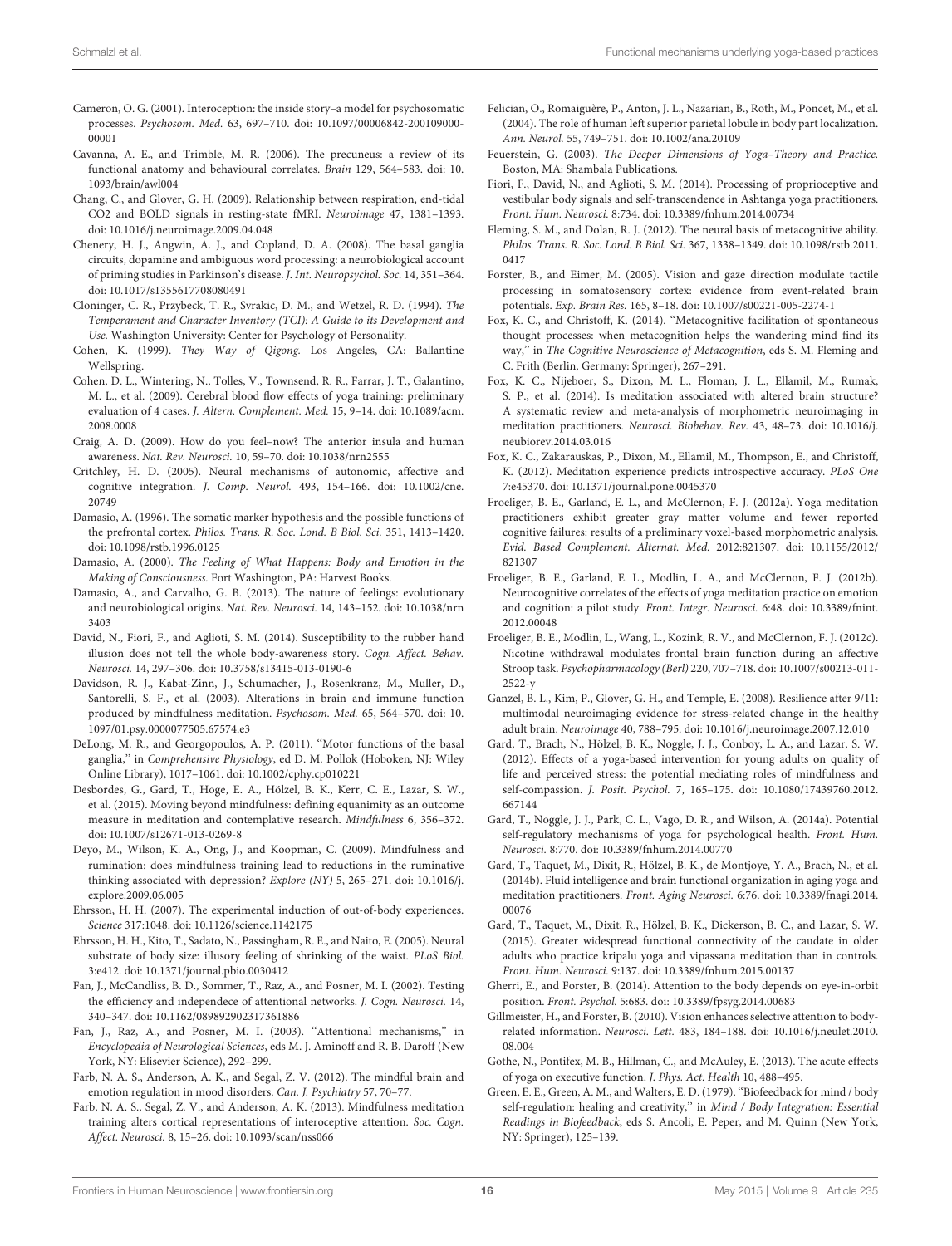- <span id="page-16-9"></span>Grossman, P. (2008). On measuring mindfulness in psychosomatic and psychological research. J. Psychosom. Res. 64, 405–408. doi: 10.1016/j. jpsychores.2008.02.001
- <span id="page-16-38"></span>Haegens, S., Cousijn, H., Wallis, G., Harrison, P. J., and Nobre, A. C. (2014). Interand intra-individual variability in alpha peak frequency. Neuroimage 92, 46–55. doi: 10.1016/j.neuroimage.2014.01.049
- <span id="page-16-0"></span>Hariharananda Aranya, S. (1983). Yoga Philosophy of Patanjali: Containing His Yoga Aphorisms with Vyasa's Commentary in Sanskrit and a Translation with Annotations Including Many Suggestions for the Practice of Yoga. Albany, NY: State University of New York Press.
- <span id="page-16-15"></span>Haselager, W. E. G., Broens, M., and Gonzales, M. E. Q. (2011). The importance of sensing one's movements in the world for the sense of personal identitly. Riv. Int. Filos. Psicol. 3, 1–11. doi: 10.4453/rifp.2012.0001
- <span id="page-16-25"></span>Hedstrom, J. (1991). A note on eye movements and relaxation. J. Behav. Ther. Exp. Psychiatry 22, 37–38. doi: 10.1016/0005-7916(91)90031-y
- <span id="page-16-10"></span>Henje Blom, E., Duncan, L. G., Ho, T. C., Connolly, C. G., LeWinn, K. Z., Chesney, M. A., et al. (2014a). The development of an RDoC-based treatment program for adolescent depression: ''Training for Awareness, Resilience and Action'' (TARA). Front. Hum. Neurosci. 8:630. doi: 10.3389/fnhum.2014. 00630
- <span id="page-16-18"></span>Henje Blom, E., Serlachius, E., Chesney, M. A., and Olsson, E. M. (2014b). Adolescent girls with emotional disorders have a lower end-tidal CO2 and increased respiratory rate compared with healthy controls. Psychophysiology 51, 412–418. doi: 10.1111/psyp.12188
- <span id="page-16-30"></span>Hikosaka, O., Takikawa, Y., and Kawagoe, R. (2000). Role of the basal ganglia in the control of purposive saccadic eye movements. Physiol. Rev. 80, 953–978.
- <span id="page-16-7"></span>Hölzel, B. K., Lazar, S. W., Gard, T., Schuman-Olivier, Z., Vago, D. R., and Ott, U. (2011). How does mindfulness meditation work? Proposing mechanisms of action from a conceptual and neural perspective. Perspect. Psychol. Sci. 6, 537–559. doi: 10.1177/1745691611419671
- <span id="page-16-32"></span>Huyser, C., Veltman, D. J., de Haan, E., and Boer, F. (2009). Paediatric obsessive-compulsive disorder, a neurodevelopmental disorder? Evidence from neuroimaging. Neurosci. Biobehav. Rev. 33, 818–830. doi: 10.1016/j.neubiorev. 2009.01.003
- <span id="page-16-16"></span>Ionta, S., Gassert, R., and Blanke, O. (2011). Multi-sensory and sensorimotor foundation of bodily self-consciousness–an interdisciplinary approach. Front. Psychol. 2:383. doi: 10.3389/fpsyg.2011.00383
- <span id="page-16-37"></span>Ives-Deliperi, V. L., Solms, M., and Meintjes, E. M. (2011). The neural substrates of mindfulness: an fMRI investigation. Soc. Neurosci. 6, 231–242. doi: 10. 1080/17470919.2010.513495

<span id="page-16-12"></span>Iyengar, B. K. S. (1966). Light on Yoga. New York, NY: Schocken Books.

- <span id="page-16-8"></span>Jensen, C. G., Vangkilde, S., Frokajer, V., and Hasselbach, S. G. (2012). Mindfulness training affects attention–or is it attentional effort? J. Exp. Psychol. Gen. 141, 106–123. doi: 10.1037/a0024931
- <span id="page-16-21"></span>Jha, A. P., Krompinger, J., and Baime, M. J. (2007). Mindfulness training modifies subsystems of attention. Cogn. Affect. Behav. Neurosci. 7, 109–119. doi: 10. 3758/cabn.7.2.109
- <span id="page-16-11"></span>Jois, S. K. P. (1999). Yoga Mala. New York, NY: North Point Press.
- <span id="page-16-40"></span>Juster, R. P., McEwen, B. S., and Lupien, S. J. (2010). Allostatic load biomarkers of chronic stress and impact on health and cognition. Neurosci. Biobehav. Rev. 35, 2–16. doi: 10.1016/j.neubiorev.2009.10.002
- <span id="page-16-1"></span>Kamei, T., Toriumi, Y., Kimura, H., Ohno, S., Kumano, H., and Kimura, K. (2000). Decrease in serum cortisol during yoga exercise is correlated with alpha wave activation. Percept. Mot. Skills 90, 1027–1032. doi: 10.2466/pms.2000.90.3.1027
- <span id="page-16-24"></span>Kane, M. J., Brown, L. H., McVay, J. C., Silvia, P. J., Myin-Germeys, I., and Kwapil, T. R. (2007). For whom the mind wanders and when: an experience-sampling study of working memory and executive control in daily life. Psychol. Sci. 18, 614–621. doi: 10.1111/j.1467-9280.2007.01948.x
- <span id="page-16-35"></span>Kerr, C. E., Jones, S. R., Wan, Q., Pritchett, D. L., Wasserman, R. H., Wexler, A., et al. (2011). Effects of mindfulness meditation training on anticipatory alpha modulation in primary somatosensory cortex. Brain Res. Bull. 85, 96–103. doi: 10.1016/j.brainresbull.2011.03.026
- <span id="page-16-34"></span>Kerr, C. E., Sacchet, M. D., Lazar, S. W., Moore, C. I., and Jones, S. R. (2013). Mindfulness starts with the body: somatosensory attention and top-down modulation of cortical alpha rhythms in mindfulness meditation. Front. Hum. Neurosci. 7:12. doi: 10.3389/fnhum.2013.00012
- <span id="page-16-17"></span>Kerr, C. E., Shaw, J. R., Wasserman, R. H., Chen, V. W., Kanojia, A., Bayer, T., et al. (2008). Tactile acuity in experienced Tai Chi practitioners: evidence for use dependent plasticity as an effect of sensory-attentional training. Exp. Brain Res. 188, 317–322. doi: 10.1007/s00221-008-1409-6
- <span id="page-16-31"></span>Knutson, B., and Gibbs, S. E. (2007). Linking nucleus accumbens dopamine and blood oxygenation. Psychopharmacology (Berl) 191, 813–822. doi: 10. 1007/s00213-006-0686-7
- <span id="page-16-19"></span>Laffey, J. G., and Kavanagh, B. P. (2002). Hypocapnia. N. Engl. J. Med. 347, 43–53. doi: 10.1056/NEJMra012457
- <span id="page-16-14"></span>Larkey, L., Jahnke, R., Etnier, J. L., and Gonzales, J. (2009). Meditative movement as a category of exercise: implications for research. J. Phys. Act. Health 6, 230–238.
- <span id="page-16-22"></span>Lutz, A., Slagter, H. A., Dunne, J. D., and Davidson, R. J. (2008). Attention regulation and monitoring in meditation. Trends Cogn. Sci. 12, 163–169. doi: 10.1016/j.tics.2008.01.005
- <span id="page-16-33"></span>Makris, N., Kennedy, D. N., McInerney, S., Sorensen, A. G., Wang, R., Caviness, V. S., et al. (2005). Segmentation of subcomponents within the superior longitudinal fascicle in humans: a quantitative, in vivo, DT-MRI study. Cereb. Cortex 15, 854–869. doi: 10.1093/cercor/bhh186
- <span id="page-16-3"></span>Malathi, A., Damodaran, A., Shah, N., Patil, N., and Maratha, S. (2000). Effect of yogic practices on subjective well being. Indian J. Physiol. Pharmacol. 44, 202–206.
- <span id="page-16-5"></span>Manjunath, N. K., and Telles, S. (2001). Improved performance in the tower of London test following yoga. Indian J. Physiol. Pharmacol. 45, 351–354.
- <span id="page-16-23"></span>Manna, A., Raffone, A., Perrucci, M. G., Nardo, D., Ferretti, A., Tartaro, A., et al. (2010). Neural correlates of focused attention and cognitive monitoring in meditation. Brain Res. Bull. 82, 46–56. doi: 10.1016/j.brainresbull.2010. 03.001
- <span id="page-16-26"></span>Martin, J. H. (2003). Neuroanatomy: Text and Atlas. New York, NY: McGraw-Hill Medical.
- <span id="page-16-36"></span>Mathewson, K. E., Lleras, A., Beck, D. M., Fabiani, M., Ro, T., and Gratton, G. (2011). Pulsed out of awareness: EEG alpha oscillations represent a pulsed-inhibition of ongoing cortical processing. Front. Psychol. 2:99. doi: 10. 3389/fpsyg.2011.00099
- <span id="page-16-41"></span>McEwen, B. S. (1998). Protective and damaging effects of stress mediators. N. Engl. J. Med. 338, 171–179. doi: 10.1056/nejm199801153380307
- <span id="page-16-43"></span>McEwen, B. S. (2013). The brain on stress: toward an integrative approach to brain, body and behavior. Perspect. Psychol. Sci. 8, 673–675. doi: 10. 1177/1745691613506907
- <span id="page-16-42"></span>McEwen, B. S., and Gianaros, P. J. (2011). Stress- and allostasis-induced brain plasticity. Annu. Rev. Med. 62, 431–445. doi: 10.1146/annurev-med-052209- 100430
- <span id="page-16-39"></span>McEwen, B. S., and Wingfield, J. C. (2003). The concept of allostasis in biology and biomedicine. Horm. Behav. 43, 2–15. doi: 10.1016/s0018-506x(02) 00024-7
- <span id="page-16-27"></span>McHaffie, J. G., Stanford, T. R., Stein, B. E., Coizet, V., and Redgrave, P. (2005). Subcortical loops through the basal ganglia. Trends Neurosci. 28, 401–407. doi: 10.1016/j.tins.2005.06.006
- <span id="page-16-2"></span>Mehling, W. E., Price, C., Daubenmier, J. J., Acree, M., Bartmess, E., and Stewart, A. (2012). The Multidimensional Assessment of Interoceptive Awareness (MAIA). PLoS One 7:e48230. doi: 10.1371/journal.pone.0048230
- <span id="page-16-20"></span>Meuret, A. E., Wilhelm, F. H., and Roth, W. T. (2004). Respiratory feedback for treating panic disorder. J. Clin. Psychol. 60, 197–207. doi: 10.1002/jclp.10245
- <span id="page-16-28"></span>Monchi, O., Petrides, M., Strafella, A. P., Worsley, K. J., and Doyon, J. (2006). Functional role of the basal ganglia in the planning and execution of actions. Ann. Neurol. 59, 257–264. doi: 10.1002/ana.20742
- <span id="page-16-4"></span>Narayana, N. V. V. S. (2009). The effect of yoga on visual reaction time. Indian J. Soc. Sci. Res. 6, 63–70.
- <span id="page-16-6"></span>Oken, B. S., Zajdel, D., Kishiyama, S., Flegal, K., Dehen, C., Haas, M., et al. (2006). Randomized, controlled, six-mont trial of yoga in heatlhy seniors: effects on cognition and quality of life. Altern. Ther. Health Med. 12, 40–47.
- <span id="page-16-13"></span>Omkar, S. N., Mour, M., and Das, D. (2011). A mathematical model of effects on specific joints during practice of the sun salutation–a sequence of yoga postures. J. Bodyw. Mov. Ther. 15, 201–208. doi: 10.1016/j.jbmt.2009. 07.008
- <span id="page-16-29"></span>Packard, M. G. (2009). Exhumed from thought: basal ganglia and response learning in the plus-maze. Behav. Brain Res. 199, 24–31. doi: 10.1016/j.bbr. 2008.12.013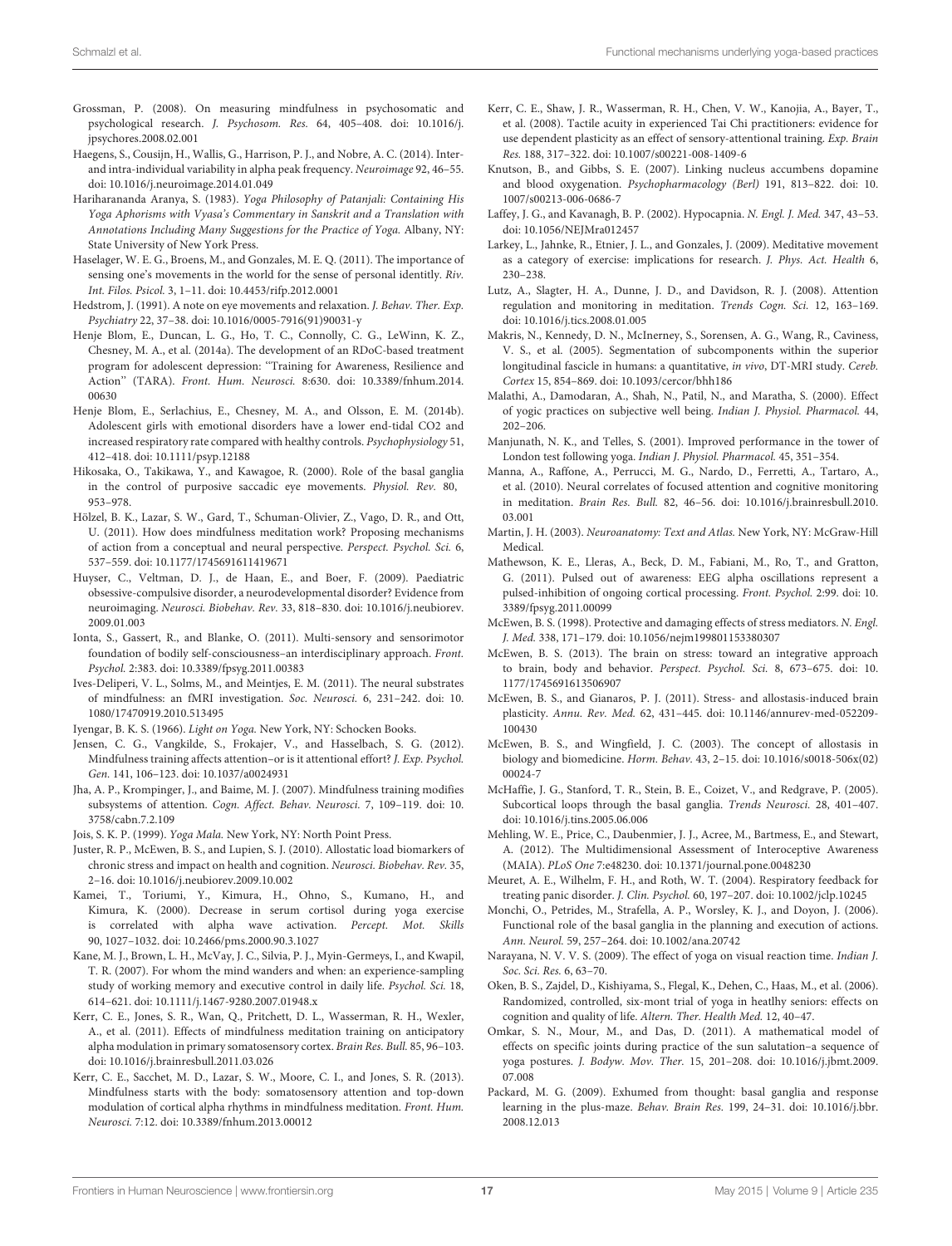- <span id="page-17-5"></span>Papp, M. E., Lindfors, P., Storck, N., and Wändell, P. E. (2013). Increased heart rate variability but no effect on blood pressure from 8 weeks of hatha yoga–a pilot study. BMC Res. Notes 6:59. doi: 10.1186/1756-0500-6-59
- <span id="page-17-48"></span>Park, G., Van Bavel, J. J., Vasey, M. W., and Thayer, J. F. (2012). Cardiac vagal tone predicts inhibited attention to fearful faces. Emotion 12, 1292–1302. doi: 10. 1037/a0028528
- <span id="page-17-4"></span>Parshad, O., Richards, A., and Asnani, M. (2011). Impact of yoga on haemodynamic function in healthy medical students. West Indian Med. J. 60, 148–152.
- <span id="page-17-29"></span>Paulsen, J. S. (2009). Functional imaging in Huntington's disease. Exp. Neurol. 216, 272–277. doi: 10.1016/j.expneurol.2008.12.015
- <span id="page-17-19"></span>Payne, P., and Crane-Godreau, M. A. (2013). Meditative movement for depression and anxiety. Front. Psychiatry 4:71. doi: 10.3389/fpsyt.2013.00071
- <span id="page-17-23"></span>Petersen, S. E., and Posner, M. I. (2012). The attention system of the human brain: 20 years after. Annu. Rev. Neurosci. 35, 73–89. doi: 10.1146/annurev-neuro-062111-150525
- <span id="page-17-8"></span>Porges, S. W. (1993). Body Perception Questionnaire. Laboratory of Developmental Assessment, University of Maryland.
- <span id="page-17-41"></span>Porges, S. W. (1995). Orienting in a defensive world: mammalian modification of our evolutionary heritage. A polyvagal theory. Psychophysiology 32, 301–318. doi: 10.1111/j.1469-8986.1995.tb01213.x
- <span id="page-17-42"></span>Porges, S. W. (2001). The polyvagal theory: phylogenetic substrates of a social nervous system. Int. J. Psychophysiol. 42, 123–146. doi: 10.1016/s0167- 8760(01)00162-3
- <span id="page-17-46"></span>Porges, S. W. (2003). Social engagement and attachment: a phylogenetic perspective. Roots of mental illness in children. Ann. N Y Acad. Sci. 1008, 31–47. doi: 10.1196/annals.1301.004
- <span id="page-17-43"></span>Porges, S. W. (2007). The polyvagal perspective. Biol. Psychol. 74, 116–143. doi: 10. 1016/j.biopsycho.2006.06.009
- <span id="page-17-22"></span>Posner, M. I., and Boies, S. J. (1971). Components of attention. Psychol. Rev. 78, 391–408. doi: 10.1037/h0031333
- <span id="page-17-36"></span>Raichle, M. E., MacLeod, A. M., Snyder, A. Z., Powers, W. J., Gusnard, D. A., and Shulman, G. L. (2001). A default mode of brain function. Proc. Natl. Acad. Sci. U S A 98, 676–682. doi: 10.1073/pnas.98.2.676
- <span id="page-17-6"></span>Rani, N. J., and Rao, P. V. K. (1994). Body awareness and yoga training. Percept. Mot. Skills 79, 1103–1106. doi: 10.2466/pms.1994.79.3.1103
- <span id="page-17-17"></span>Raven, J., Raven, J. C., and Court, J. H. (1998). Manual for Raven's Advanced Progressive Matrices. Oxford: Oxford Psychology Press.
- <span id="page-17-24"></span>Raz, A., and Buhle, J. (2006). Typologies of attentional networks. Nat. Rev. Neurosci. 7, 367–379. doi: 10.1038/nrn1903
- <span id="page-17-10"></span>Riley, K. E., and Park, C. L. (2015). How does yoga reduce stress? A systematic review of mechanisms of change and guide to future inquiry. Health Psychol. Rev. doi: 10.1080/17437199.2014.981778. [Epub ahead of print].
- <span id="page-17-45"></span>Ritter, S., Ritter, R. C., and Barnes, C. D. (1992). Neuroanatomy and Physiology of Abdominal Vagal Afferents. Boca Raton, FL: CRC.
- <span id="page-17-2"></span>Rocha, K. K., Ribeiro, A. M., Rocha, K. C., Sousa, M. B., Albuquerque, F. S., Ribeiro, S., et al. (2012). Improvement in physiological and psychological parameters after 6 months of yoga practice. Conscious. Cogn. 21, 843–850. doi: 10.1016/j.concog.2012.01.014
- <span id="page-17-26"></span>Satchidananda, Y. S. S. (1970). Integral Yoga Hatha. New York, NY: Rinehart and Winston.
- <span id="page-17-1"></span>Satchidananda, S. S. (1978). The Yoga Sutras of Patanjali: Translation and Commentary by Sri Swami Satchidananda. Buckingham, VA: Integral Yoga Publications.
- <span id="page-17-30"></span>Schmahmann, J. D., and Sherman, J. C. (1998). The cerebellar cognitive affective syndrome. Brain 121, 561–579.
- <span id="page-17-20"></span>Schmalzl, L., Crane-Godreau, M. A., and Payne, P. (2014). Movement-based embodied contemplative practices: definitions and paradigms. Front. Hum. Neurosci. 8:205. doi: 10.3389/fnhum.2014.00205
- <span id="page-17-40"></span>Schneider, W. X., and Deubel, H. (2002). ''Selection for perception and selection for spatial motor action are coupled by visual attention: a review of recent findings and new evidence from stimulus-driven saccade control,'' in Attention and Performance XIX: Common Mechanisms in Perception and Action, eds W. Prinz and B. Hommel (Oxford: Oxford University Press), 609–627.
- <span id="page-17-27"></span>Schwendimann, M. A. (1961). Yoga for Perfect Health. New York, NY: Pyramid Books.
- <span id="page-17-28"></span>Sdoia, S., Couyoumdjian, A., and Ferlazzo, F. (2004). Opposite visual field asymmetries for egocentric and allocentric spatial judgments. Neuroreport 15, 1303–1305. doi: 10.1097/01.wnr.0000125776.27645.c4
- <span id="page-17-11"></span>Sell, H., and Nagpal, R. (1992). Assessment of Subjective Well-Being. New Delhi: World Health Organization - Regional Office for South-East Asia.
- <span id="page-17-12"></span>Shahar, B., Britton, W. B., Sbarra, D. A., Figueredo, A. J., and Bootzin, R. R. (2011). Mechanisms of change in mindfulness-based cognitive therapy for depression: preliminary evidence from a randomized controlled trial. Int. J. Cogn. Ther. 3, 402–418. doi: 10.1521/ijct.2010.3.4.402
- <span id="page-17-14"></span>Shallice, T. (1982). Specifc impairments in of planning. Philos. Trans. R. Soc. Lond. 298, 199–209. doi: 10.1098/rstb.1982.0082
- <span id="page-17-33"></span>Sharma, H., Sen, S., Singh, A., Bhardwaj, N. K., Kochupillai, V., and Singh, N. (2003). Sudarshan Kriya practitioners exhibit better antioxidant status and lower blood lactate levels. Biol. Psychol. 63, 281–291. doi: 10.1016/s0301- 0511(03)00071-1
- <span id="page-17-7"></span>Shields, S. A., Mallory, M. E., and Simon, A. (1989). The body awareness questionnaire: reliability and validity. J. Pers. Assess. 53, 802–815. doi: 10. 1207/s15327752jpa5304\_16
- <span id="page-17-0"></span>Singleton, M. (2010). Yoga Body: The Origins of Modern Posture Practice. New York, NY: Oxford University Press.
- <span id="page-17-21"></span>Sovik, R. (2000). The science of breathing–the yogic view. Prog. Brain Res. 122, 491–505. doi: 10.1016/s0079-6123(08)62159-7
- <span id="page-17-32"></span>Spicuzza, L., Gabutti, A., Porta, C., Montano, N., and Bernardi, L. (2000). Yoga and chemoreflex response to hypoxia and hypercapnia. Lancet 356, 1495–1496. doi: 10.1016/s0140-6736(00)02881-6
- <span id="page-17-16"></span>Sternberg, R. J. (2008). Increasing fluid intelligence is possible after all. Proc. Natl. Acad. Sci. U S A 105, 6791–6792. doi: 10.1073/pnas.0803396105
- <span id="page-17-31"></span>Strata, P., Scelfo, B., and Sacchetti, B. (2011). Involvement of the cerebellum in emotional behavior. Physiol. Res. 60, S39–S48.
- <span id="page-17-49"></span>Streeter, C. C., Gerbarg, P. L., Saper, R. B., Ciraulo, D. A., and Brown, R. P. (2012). Effects of yoga on the autonomic nervous system, gamma-aminobutyric-acid and allostasis in epilepsy, depression and post-traumatic stress disorder. Med. Hypotheses 78, 571–579. doi: 10.1016/j.mehy.2012.01.021
- <span id="page-17-3"></span>Streeter, C. C., Jensen, J. E., Perlmutter, R. M., Cabral, H. J., Tian, H., Terhune, D. B., et al. (2007). Yoga Asana sessions increase brain GABA levels: a pilot study. J. Altern. Complement. Med. 13, 419–426. doi: 10.1089/acm. 2007.6338
- <span id="page-17-44"></span>Strongoli, L. M., Gomez, C. L., and Coast, J. R. (2010). The effect of core exercises on transdiaphragmatic pressure. J. Sports Sci. Med. 9, 270–274.
- <span id="page-17-15"></span>Stroop, J. R. (1935). Studies of interference in serial verbal reactions. J. Exp. Psychol. 18, 643–662. doi: 10.1037/h0054651
- <span id="page-17-25"></span>Teasdale, J. D. (1999). Metacognition, mindfulness and the modification of mood disorders. Clin. Psychol. Psychother. 6, 146–155. doi: 10.1002/(sici)1099- 0879(199905)6:2<146::aid-cpp195>3.0.co;2-e
- <span id="page-17-13"></span>Telles, S., Nagarathna, R., and Nagendra, H. R. (1995). Improvement in visual perception followign yoga training. J. Indian Psychol. 31, 30–32.
- <span id="page-17-39"></span>Thakkar, K. N., van den Heiligenberg, F. M., Kahn, R. S., and Neggers, S. F. (2014). Frontal-subcortical circuits involved in reactive control and monitoring of gaze. J. Neurosci. 34, 8918–8929. doi: 10.1523/JNEUROSCI.0732-14.2014
- <span id="page-17-47"></span>Thayer, J. F., and Sternberg, E. (2006). Beyond heart rate variability: vagal regulation of allostatic systems. Ann. N Y Acad. Sci. 1088, 361–372. doi: 10. 1196/annals.1366.014
- <span id="page-17-38"></span>Tomasino, B., Fregona, S., Skrap, M., and Fabbro, F. (2013). Meditation-related activations are modulated by the practices needed to obtain it and by the expertise: an ALE meta-analysis study. Front. Hum. Neurosci. 6:346. doi: 10. 3389/fnhum.2012.00346
- <span id="page-17-34"></span>Torner, L., Toschi, N. G. N., Clapp, C., and Neumann, I. D. (2002). Increased hypothalamic expression of prolactin in lactation: involvement in behavioural and neuroendocrine stress responses. Eur. J. Neurosci. 15, 1381–1389. doi: 10. 1046/j.1460-9568.2002.01965.x
- <span id="page-17-35"></span>Tsigos, C., and Chrousos, G. P. (2002). Hypothalamic-pituitary-adrenal axis, neuroendocrine factors and stress. J. Psychosom. Res. 53, 865–871. doi: 10. 1016/s0022-3999(02)00429-4
- <span id="page-17-37"></span>Venkatesan, L., Barlow, S. M., Popescu, M., and Popescu, A. (2014). Integrated approach for studying adaptation mechanisms in the human somatosensory cortical network. Exp. Brain Res. 232, 3545–3554. doi: 10.1007/s00221-014- 4043-5
- <span id="page-17-9"></span>Villemure, C., Ceko, M., Cotton, V. A., and Bushnell, M. C. (2014). Insular cortex mediates increased pain tolerance in yoga practitioners. Cereb. Cortex 24, 2732–2740. doi: 10.1093/cercor/bht124
- <span id="page-17-18"></span>Wager, T. D., Davidson, M. L., Hughes, B. L., Lindquist, M. A., and Ochsner, K. N. (2008). Prefrontal-subcortical pathways mediating successful